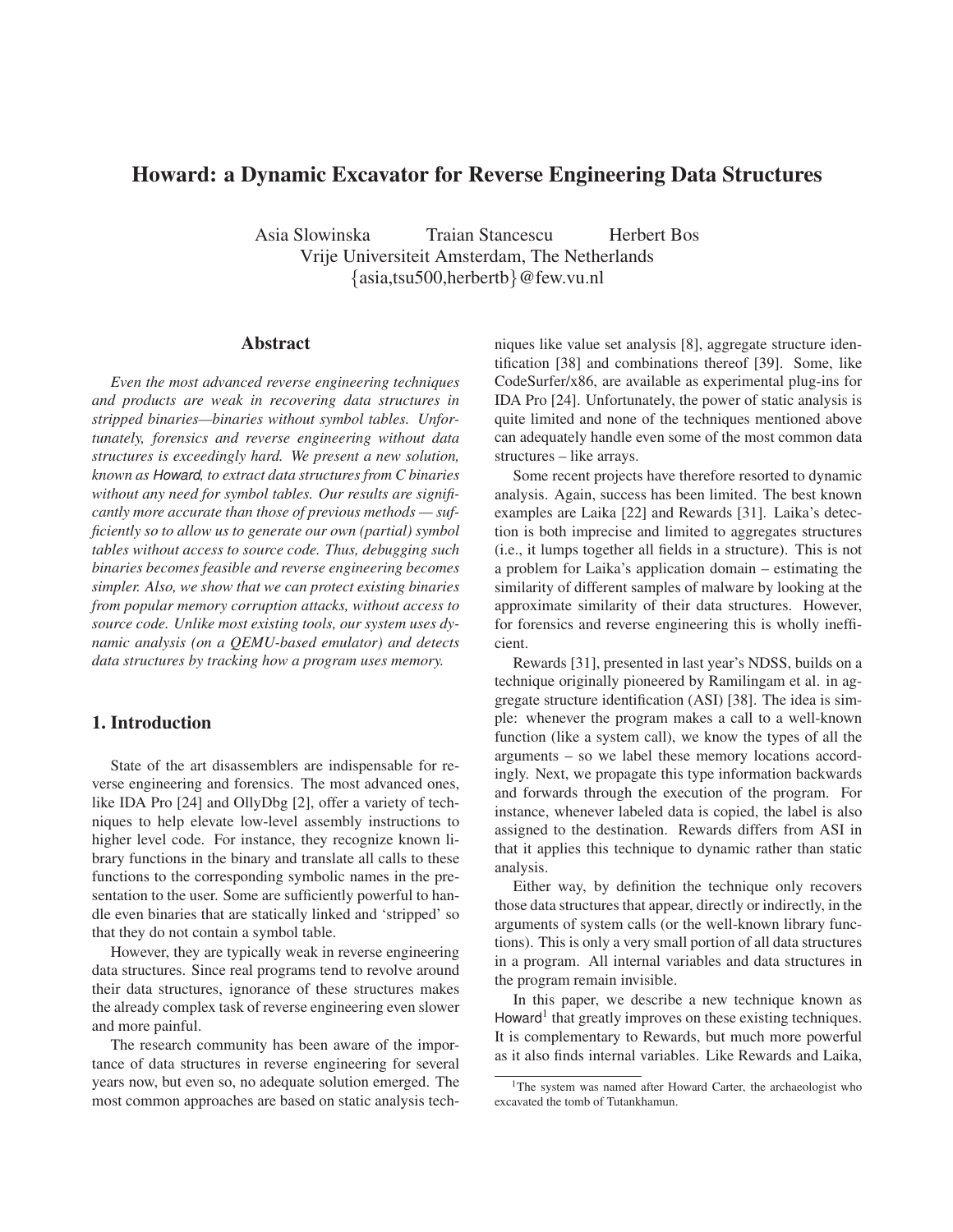Howard is based on dynamic analysis

The main goal of Howard is to furnish existing disassemblers and debuggers with information about data structures and types to ease reverse engineering. For this purpose, it automatically generates debug symbols that can be used by all common tools. We will demonstrate this with a real analysis example using gdb. This is our first application.

In addition, however, we show that the data structures allow us to retrofit security onto existing binaries. Specifically, we show that we can protect legacy binaries against buffer overflows. This is our second application.

**High-level overview.** Precise data structure recovery is difficult because the compiler translates all explicitly structured data in the source to chunks of anonymous bytes in the binary. Data structure recovery is the art of mapping them back into meaningful data structures. To our knowledge, no existing work can do this. The problem becomes even more complicated in the face of common compiler optimizations (like loop unrolling, inlining, and elimination of dead code and unused variables) which radically transform the binary.

Howard builds on dynamic rather than static analysis, following the simple intuition that memory access patterns reveal much about the layout of the data structures. Something is a structure, if it is accessed like a structure, and an array, if it is accessed like an array. And so on.

Like all dynamic analysis tools, Howard's results depend on the code that is covered at runtime – it will not find data structures in code that never executes. This paper is not about code coverage techniques. Rather, as shown in Figure 1, we use existing code coverage tools (like KLEE) and test suites to cover as much of the application as possible, and then execute the application to extract the data structures.

In summary, Howard is able to recover most data structures in arbitrary (gcc-generated) binaries with a high degree of precision. While it is too early to claim that the problem of data structure identification is solved, Howard advances the state of the art significantly. For instance, we are the first to extract:

- precise data structures on both heap and stack;
- not just aggregate structures, also individual fields;
- complicated structures like nested arrays.

We implemented all dynamic analysis techniques in an instrumented processor emulator based on Qemu [10]. Since single process emulation is available only for Linux, the implementation is also for Linux. However, the approach is not specific to any particular OS.

**Outline** The remainder of this paper is organized as follows:



**Figure 1.** The main stages in Howard.

- 2. Related work 6. Limitations
- 3. Challenges 7. Code transformation
- 4. Howard design 8. Evaluation
- 5. Applications 9. Conclusions

## **2 Existing work and what we took from it**

Recovery of data structures is most obviously relevant to the fields of debugging and reverse engineering. Still, even the most advanced tools (like IDA Pro [24], and CodeSurfer [8]) are weak at identifying data structures. The limited support for data structure recovery they provide comes exclusively in the form of static analysis. These techniques are inadequate, as we shall see below. As far as we know, Howard is very different from any existing approach. Nevertheless, we have been influenced by certain projects. In this section, we summarize them and their relation to Howard.

**Static analysis.** A first stab at recovering data without executing the program is to try to identify all locations that look like variables and estimate the sets of values that they may hold [8]. Known as Value Set Analysis (VSA), this approach uses abstract interpretation to find (overapproximations of) the sets of possible values.

Of course, accurately pinpointing the locations that hold variables in a program is not simple, but studying the way in which the program accesses memory helps. Incidentally, this idea originates in efforts to deal with the Y2K problem in old COBOL programs and is known as Abstract Structure Identification (ASI) [38]. Translated into C terms, ASI attempts to partition memory chunks statically in structs of arrays and variables, depending on accesses. For instance, if a stack frame holds 40 bytes for local variables, and the program reads the 4 bytes at offset 8 in the range, ASI classifies the 40 bytes as a struct with one 4-byte variable wedged between 2 arrays. As more addresses are referenced, ASI eventually obtains an approximate mapping of variable-like locations.

ASI has another clever trick to identify data structures and types, and that is to use the type information from system calls and well-known library functions. As the argu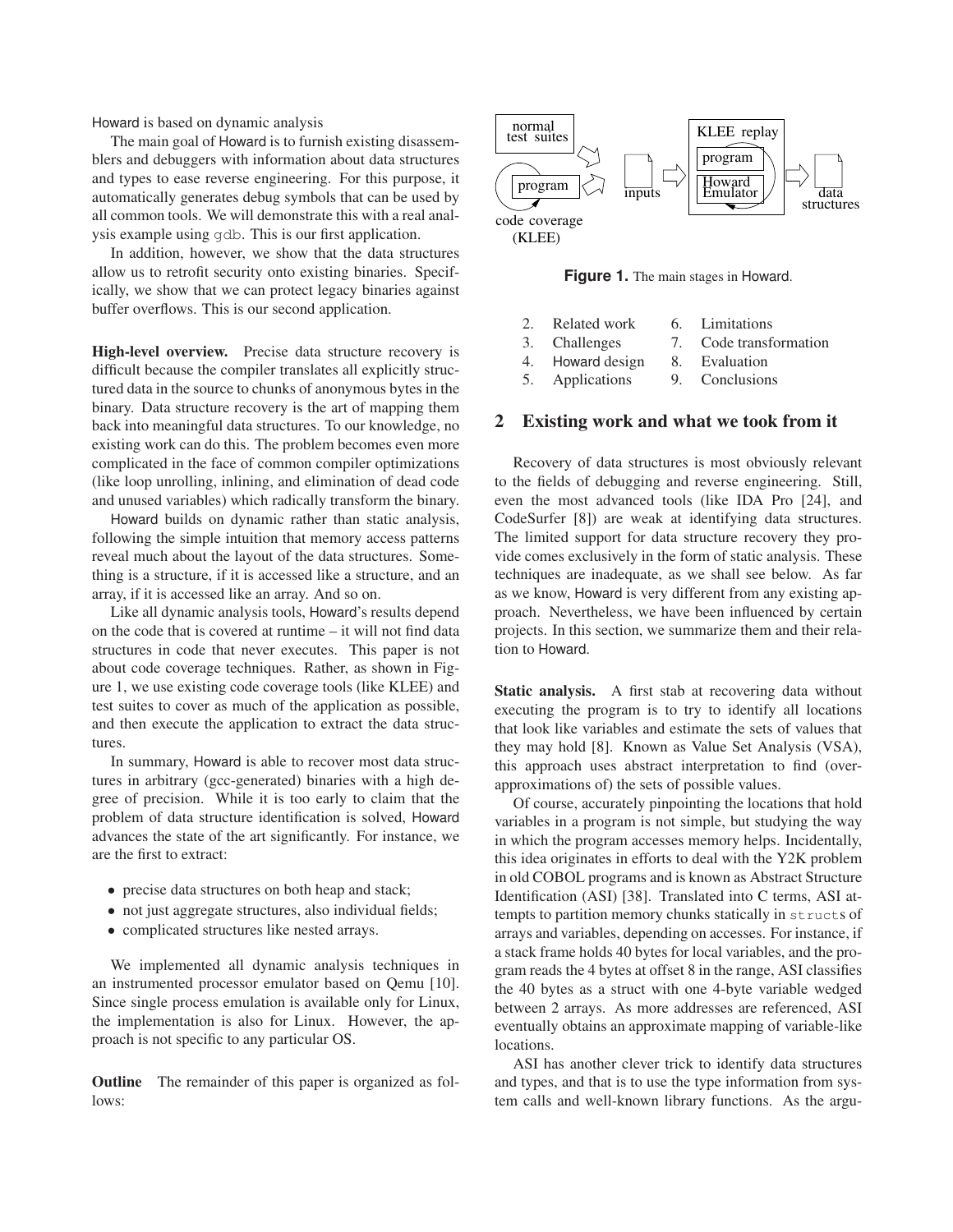ment types of these calls are known, at every such call, ASI tags the arguments with the corresponding types and propagates these tags through the (static) analysis.

The culmination of these static techniques is a combination of VSA and ASI by Balakrishnan et al. [39]. This powerful static analysis method is also available as an experimental plug-in for IDA Pro, known as CodeSurfer/x86 [7].

At this point, however, we have to mention that all of these static techniques have problems handling even the most basic aggregate data structures, like arrays. Nor can they handle some common programming cases. For instance, if a C struct is copied using a function like memcpy, VSA/ASI will misclassify it as having many fields of 4 bytes, simply because memcpy accesses the memory with a stride of 4 (on a 32 bit machine). Also, they cannot deal with functions like 'alloca'. In contrast, Howard does not depend on static analysis at all.

In a more constrained setting, Christodorescu et al. show how static analysis of x86 executables can help recover string values [18]. Their technique detects C-style strings modified by the libc string functions.

**Dynamic analysis.** Eschewing static analysis, Laika recovers data structures during execution in a novel way [22]. First, Laika identifies potential pointers in the memory dump –based on whether the contents of 4 byte words look like a valid pointer– and then uses them to estimate object positions and sizes. Initially, it assumes an object to start at the address pointed to and to end at the next object in memory. It then converts the objects from raw bytes to sequences of block types (e.g., a value that points into the heap is probably a pointer, a null terminated sequence of ASCII characters is probably a string, and so on). Finally, it detects similar objects by clustering objects with similar sequences of block types. In this way, Laika detects lists and other abstract data types.

On the other hand, Laika's detection is both imprecise and limited to aggregates. For instance, it may observe chunks of bytes in what looks like a list, but it does not detect the fields in the structures. For debugging, reverse engineering, and protection against overflows, this is wholly insufficient. The authors are aware of this and use Laika instead to estimate the similarity of malware.

Originally, Howard borrowed from Laika the idea of dynamically classifying blocks of null-terminated printable characters as "probable string blocks" to improve the speed of string detection. However, as we improved our default string detection method, the additional accuracy provided by the Laika method was very small and we therefore removed it.

Rewards [31] builds on the part of ASI that propagates type information from known parameter types (of system calls and library functions). Unlike ASI, however, it does so dynamically, during program execution. Rewards recognizes well-known functions (known as *type sinks*) and propagates the types of their arguments. All data structures that are used in, or derived from, system calls or known templates are correctly identified. However, Rewards is (fundamentally) not capable of detecting data structures that are internal to the program.

Howard emphatically does not need any known type to recover data structures, but whenever such information is available, it takes advantage of it to recover *semantics*. For instance, it may help to recognize a structure as a sock addr structure, a file descriptor, or an IP address.

One of the more complicated features of Howard is its loop detector, which we use to detect array accesses. Loop-Prof [33] also detects loops dynamically. However, it is weaker than Howard and cannot detect nested loops.

**Dynamic protocol format reverse engineering.** Different in nature, but still related is the problem of automatic protocol reverse engineering. Systems like Polyglot [12], [44], AutoFormat [30], Tupni [23], ReFormat [43], and Prospex [20], aim to analyze how applications parse and handle messages to understand a protocol's format. They typically do so dynamically, although some are supplemented by static analysis. While different in various regards, these systems track data coming from the network and by observing the applications' behavior try to detect constant protocol fields, length fields, delimiters, and so on. The most advanced ones also cluster different types of messages to recover the protocol's state machine. One of Howard's array detection methods was influenced by that of Polyglot [12]. Still, it is considerably more advanced. In addition, we add a second, completely new array detection technique.

**Security.** The security application in Section 5 is inspired by WIT [4] and similar approaches [5, 45]. WIT is a compiler extension that analyzes C source code to detect which instructions can write which objects. It then generates instrumented object code to prevent instructions from writing to different objects, thus eliminating memory error exploits. With Howard, we do something similar, except that we do not require the source code. Thus, we can apply our technique to legacy binaries (at the cost of some additional overhead).

## **3 Recovery by access patterns: challenges**

Howard aims to answer questions like: "What are the variables, structs, and arrays in the program and what are their layouts?" As explained in Section 2, for a subset of these variables (for which we have type sinks), we are also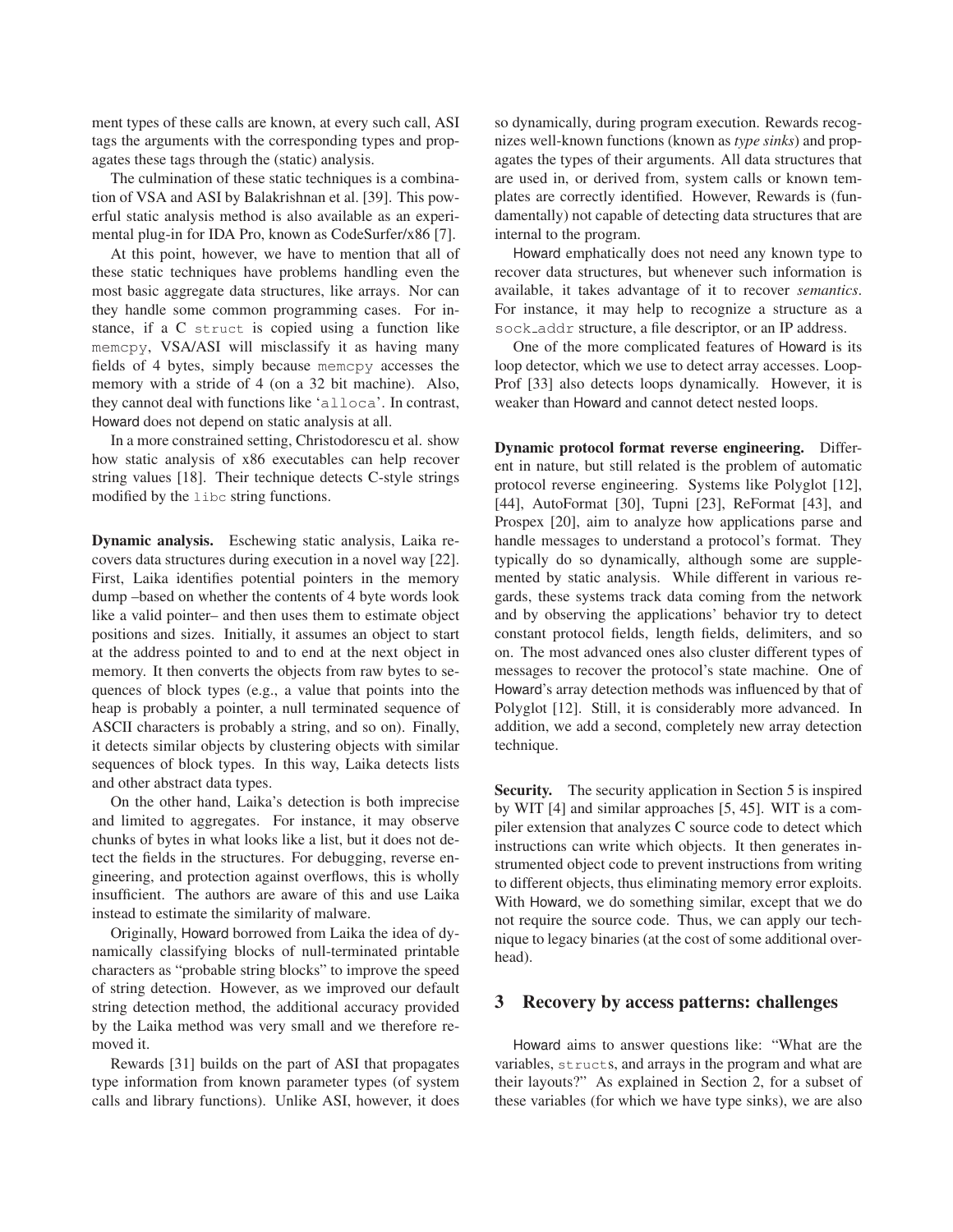able to recover semantics, so that we can answer questions like: "Is the 4-byte field in this struct an IP address, a pointer, or an integer?"

Howard recovers data structures by observing how memory is *used* at runtime. In the CPU, all memory accesses occur via pointers either using direct addressing or indirectly, via registers. The intuition behind our approach is that memory access patterns provide clues about the layout of data in memory. For instance, if A is a pointer, then a dereference of  $\star$  (A+4) suggests that the programmer (and compiler) created a field of size 4 at A. Intuitively, if A is a function frame pointer,  $\star$  (A+4) and  $\star$  (A-8) are likely to point to a function argument passed via the stack, and a local variable, respectively. Likewise, if A is the address of a structure,  $\star$  (A+4) presumably accesses a field in this structure, and finally, in the case of an int [] array,  $\star$  (A+4) is its second element. As we shall see, distinguishing between these three scenarios is one of the challenges we need to address.

It is not the only issue. In the remainder of this section, we discuss the main obstacles that we had to remove to make Howard possible. Some are relatively straightforward and for these we discuss immediately how we solved them. Others are not, and we postpone their solution to Section 4, where we discuss our approach in full.

Even though we discuss many details, due to space limitations, we are not able to discuss *everything* in great depth. We realize that some readers are interested in all the details, and for this reason we made available a technical report that contains enough information to allow one to reproduce our system [42]. From time to time, we will refer readers interested in details to the report.

**Memory allocation context** Our work analyzes a program's use of memory, which includes local function variables allocated on the stack, memory allocated on the heap, and static variables. Static memory is not reused, so it can be uniquely identified with just its address. However, both the runtime stack and heap are reused constantly, and so a description of their data structures needs to be coupled with a *context*.

For the stack, each invocation of a function usually holds the same set of local variables and therefore start addresses of functions are sufficient to identify function frames. A possible exception occurs with memory allocated by calls to functions like alloca, which *may* depend on the control flow. As a result, the frames of different invocations could differ. While Howard handles these cases correctly, the details are tedious and beyond the scope of this paper (see [42]). For now, it suffices to think of function start addresses as the frame identifiers.

For heap memory, such simple pointers will not do. Consider a my malloc wrapper function which invokes

| typedef struct {           | $<$ fun $>$ :                     |
|----------------------------|-----------------------------------|
| int x;                     | [1] push %ebp                     |
| int y;                     | [2] mov %esp, %ebp                |
| $\}$ elem_t;               | $[3]$ sub $$0x10, %esp$           |
|                            | [4] $mov$ $$0x1, -0xc$ ( $$ebp$ ) |
| void fun() $\{$            | $[5]$ mov $$0x2, -0x8$ ( $$ebp$ ) |
| elem_t elem, *pelem;       | $[6]$ mov $-0x4$ (%ebp), %eax     |
| elem. $x = 1$ ;            | [7] mov \$0x3, 0x4(%eax)          |
| elem. $y = 2;$             | [8] leave                         |
| $p$ elem = &elem           | [9] ret                           |
| $pelem \rightarrow v = 3;$ |                                   |
|                            |                                   |

**Figure 2.** The function initializes its local variable elem. Pointer pelem is located at offset -4 in the function frame, and structure  $e \text{lem at } -0 \times c$ . Instructions 4 and 5 initialize x and y, respectively. Register EAX is loaded with the address of pelem in instruction 6, and used to update field y in 7.

malloc and checks whether the return value is null. Since my malloc can be used to allocate memory for various structures and arrays, we should not associate the memory layout of a data structure allocated by my\_malloc with my malloc itself, but rather with its caller. As we do not know the number of such malloc wrappers in advance, we associate heap memory with a call *stack*. We discuss call stacks in detail in Section 4.1.

**Pointer identification** To analyze memory access patterns, we need to identify pointers in the running program. Moreover, for a given address  $B=A+4$ , we need to know A, the *base* pointer from which B was derived (e.g., to find nested structures). However, on architectures like x86, there is little distinction between registers used as addresses and scalars. Worse, the instructions to manipulate them are the same. We only know that a particular register holds a valid address when it is dereferenced. Therefore, Howard must track how new pointers are derived from existing ones. We discuss our solution in Section 4.2.

**Missing base pointers** As mentioned earlier, Howard detects new structure fields when they are referenced from the structure base. However, programs sometimes use fields without reference to a base pointer, resulting in misclassifications. Figure 2 illustrates the problem. Field elem.y is initialized via the frame pointer register EBP rather than the address of elem. Only the update instruction 7 hints at the existence of the structure. Without it, we would characterize this memory region as composed of 3 separate variables: pelem, x, and y (but since the program here does not actually use the connection between the fields  $x$  and  $y$ , this partially inaccurate result would be innocuous). A missing base pointer is of course a *fundamental* limitation, as we cannot recognize what is not there. In practice, however, it does not cause many problems (see also Section 8).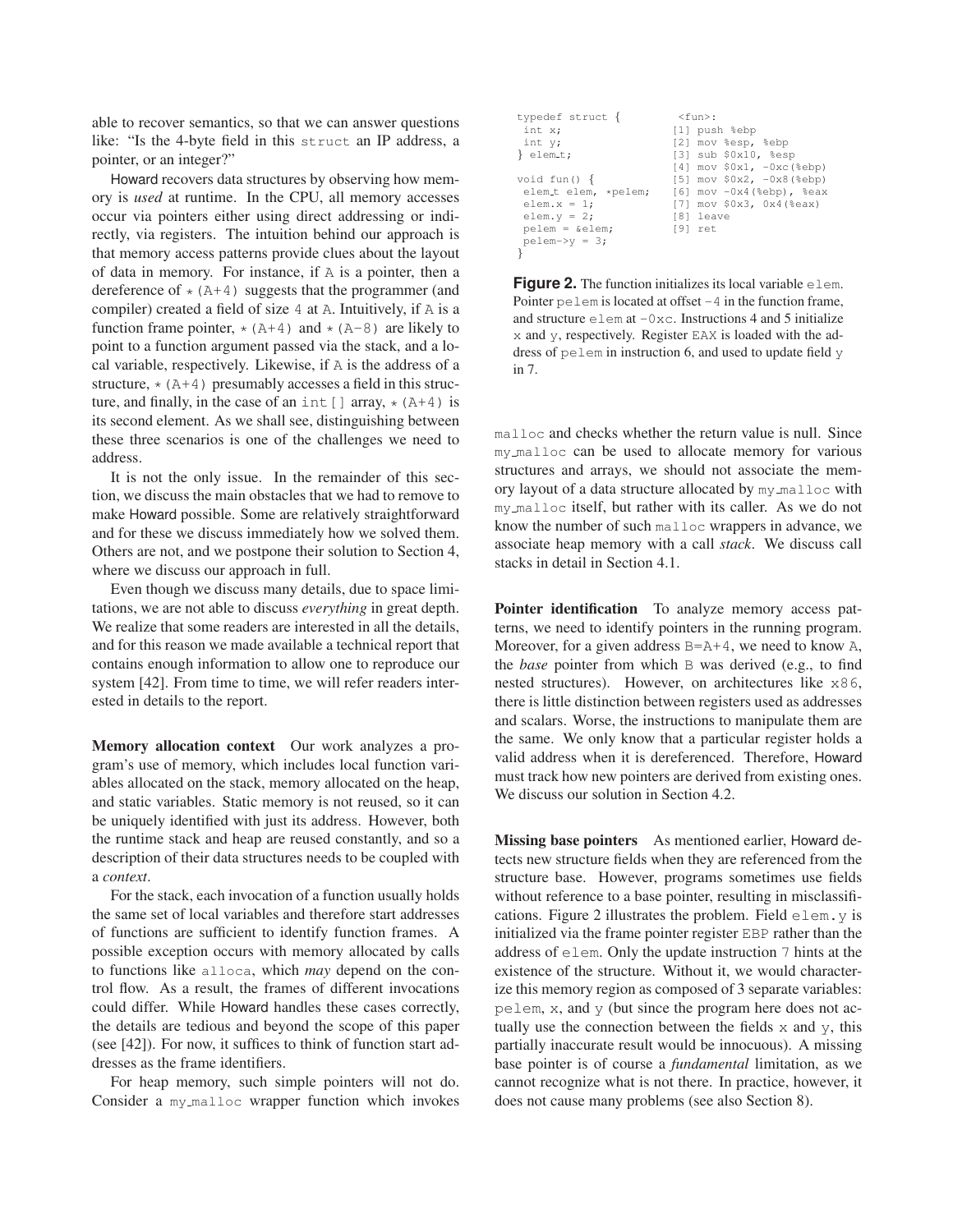**Multiple base pointers** Conversely, memory locations can be accessed through *multiple* base pointers, which means that we need to decide on the most appropriate one. Observe that field elem.y from Figure 2 is already referred to using two different base pointers, the frame pointer EBP and pelem (EAX). While this particular case is tractable (as pelem is itself based on EBP), the problem in general is knotty. For instance, programs often use functions like memset and memcpy to initialize and copy data structures. Such functions access all bytes in a structure sequentially, typically with a stride of one word. Clearly, we should not classify each access as a separate word-sized field. This is a serious problem for all approaches to date, even the most advanced ones [39].

One (bad) way to handle such functions is to blacklist them, so their accesses do not count in the analysis. The problem with blacklisting is that it can only cope with known functions, but not with similar ones that are part of the application itself. Instead, we will see that Howard uses a heuristic that selects the "less common" layout. For instance, it favors data structures with different fields over an array of integers.

**Code coverage** As Howard uses dynamic analysis, its accuracy increases if we execute more of the program's code. Code coverage techniques (using symbolic execution and constraint solving) force a program to execute most of its code. For Howard, the problem is actually easier, as we do not need all code paths, as long as we see all data structures. Thus, it is often sufficient to execute a function once, without any need to execute it in all possible contexts. In our work, we use KLEE [13]. Recent work at EPFL (kindly provided to us) allows it to be used on binaries [15]. Figure 1 illustrates the big picture. In reality, of course, KLEE is not perfect, and there are applications where coverage is poor. For those applications, we can sometimes use existing test suites.

## **4 Howard design and implementation**

We now discuss the excavation procedure in detail. In the process, we solve the remaining issues of Section 3.

## **4.1 Function call stack**

As a first step in the analysis, Howard keeps track of the function call stack. As Howard runs the program in a processor emulator, it can dynamically observe call and ret instructions, and the current position of the runtime stack. A complicating factor is that sometimes call is used not to invoke a real function, but only as part of a call/pop sequence to read the value of the instruction pointer. Similarly, not every ret has a corresponding call instruction.

We define a *function* as the target of a call instruction which returns with a ret instruction. Values of the stack pointer at the time of the call and at the time of the return match, giving a simple criterion for detecting uncoupled call and ret instructions<sup>2</sup>.

Whenever we see a function call, we push this information on a Howard internal stack, which we refer to as HStack.

### **4.2 Pointer tracking**

Howard identifies base pointers dynamically by tracking the way in which new pointers are derived from existing ones, and observing how the program dereferences them. In addition, we extract *root* pointers that are not derived from any other pointers. Howard identifies different root pointers for statically allocated memory (globals and static variables in C functions), heap and stack.

For pointer tracking, we extended the processor emulator so that each memory location has a *tag*, MBase(addr), which stores its base pointer. In other words, a tag specifies how the address of a memory location was calculated. Likewise, if a general purpose register holds an address, an associated tag, RBase(reg), identifies its base pointer.

We first present tag propagation rules, and only afterward explain how root pointers are determined.

When Howard encounters a new root pointer A, it sets  $MBase(A)$  to a constant value  $root$  to mark that A has been accessed, but does not derive from any other pointer. When a pointer A (root or not) is loaded from memory to a register reg, we set  $RBase$ (reg) to A.

The program may manipulate the pointer using pointer arithmetic (add, sub, or and). To simplify the explanation, we assume the common case, where the program manipulates pointers completely *before* it stores them to memory, i.e., it keeps the intermediate results of pointer arithmetic operations in registers. This is not a limitation; it is easy to handle the case where a program stores the pointer to memory first, and then manipulates and uses it later.

During pointer arithmetic, we do *not* update the  $RBase$ ( $req$ ), but we do propagate the tag to destination registers. As an example, let us assume that after a number of arithmetic operations, the new value of reg is B. Only when the program dereferences reg or stores it to memory, do we associate B with its base pointer which is still kept in RBase( $req$ ). In other words, we set MBase( $B$ ) to A. After all, the program accessed this memory location via base pointer A. This way we ensure that base pointers always indicate valid application pointers, and not intermediate results of pointer arithmetic operations.

 $2$ In rare cases, functions are reached by a jump. Howard merges these functions with the caller. We discuss the impact on the analysis in [42].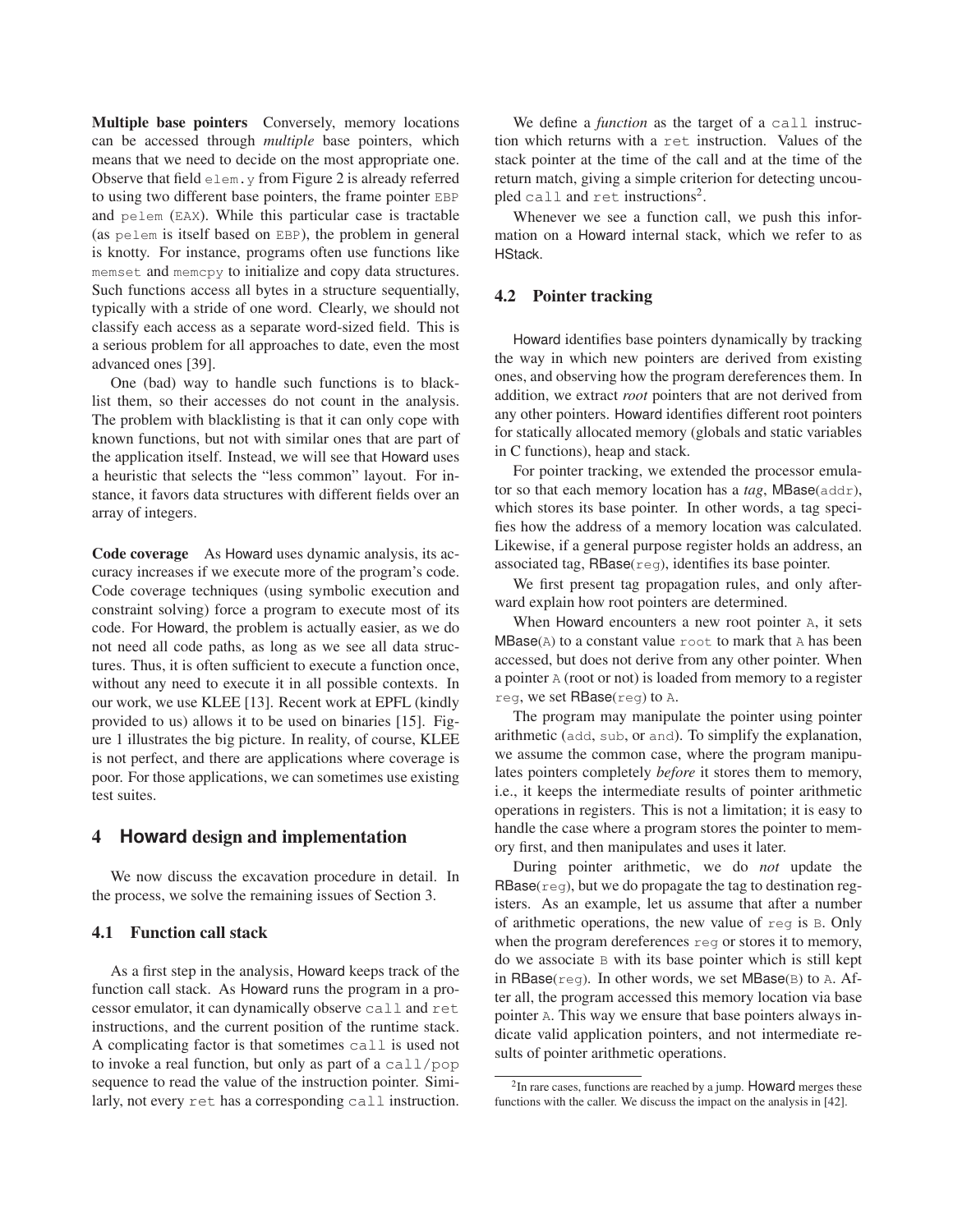**Extracting root pointers** We distinguish between 3 types of root pointers: (a) those that point to statically allocated memory, (b) those that point to newly allocated dynamic memory, and (c) the start of a function frame which serves as a pseudo root for the local variables.

*Dynamically allocated memory.* To allocate memory at runtime, user code in Linux invokes either one of the memory allocation system calls (e.g., mmap, mmap2) directly, or it uses one of the libc memory allocation routines (e.g., malloc). Since Howard analyzes each memory region as a single entity, we need to retrieve their base addresses and sizes. Howard uses the emulator to intercept both. Intercepting the system calls is easy - we need only inspect the number of each call made. For libc routines, we determine the offsets of the relevant functions in the library, and interpose on the corresponding instructions once the library is loaded.

*Statically allocated memory.* Statically allocated memory includes both static variables in C functions and the program's global variables. Root pointers to statically allocated memory appear in two parts of an object file: the data section which contains all variables initialized by the user - including pointers to statically allocated memory, and the code section - which contains instructions used to access the data. To extract root pointers, we initially load pointers stored in well-defined places in a binary, e.g., ELF headers, or relocation tables, if present. Next, during execution, if an address A is dereferenced, MBase(A) is not set, and A does not belong to the stack, we conclude that we have just encountered a new root pointer to statically allocated memory. Later, if we come across a better base pointer for A than A itself, MBase(A) gets adjusted.

*Stack memory.* Function frames contain arguments, local variables, and possibly intermediate data used in calculations. Typically, local variables are accessed via the function frame pointer, EBP, while the remaining regions are relative to the current stack position (ESP).

As we do not analyze intermediate results on the stack, we need to keep track of pointers rooted (directly or indirectly) at the beginning of a function frame only (often, but not always, indicated by EBP). Usually, when a new function is called, 8 bytes of the stack are used for the return address and the caller's EBP, so the callee's frame starts at (ESP-8). However, other calling conventions are also possible [42]. This means that we cannot determine where the function frame will start. To deal with this uncertainty, we overestimate the set of possible new base pointers, and mark all of them as possible roots. Thus, Howard does not rely on the actual usage of the EBP register. If, due to optimizations, EBP does not point to the beginning of the frame, nothing bad happens.



**Figure 3.** Example of a memory area accessed using multiple base pointers. The arrows on top illustrate a function like memset that accesses all fields with a stride of 4 bytes, while the 'real' access patterns, below, show accesses to the individual fields.



Figure 4. Different memory access patterns. When Howard observes different access patterns to the same object, it prefers pattern 1 over patterns 2 and 3, and 2 over 3.

### **4.3 Multiple base pointers**

As a program often accesses a memory location A through multiple base pointers, we need to pick the most appropriate one. Intuitively, selecting the base pointer that is *closest* to the location, usually increases the *number of hops* to the root pointer, and so provides a more detailed description of a (nested) data structure.

However, as shown in Figure 3, functions like memset and memcpy often process composite data structures. These functions are completely unaware of the actual structure and access the memory in word-size strides. Thus, for 32 bit machines, such functions continuously calculate the next address to dereference by adding 4 to the previous one covering the entire data structure in 4 byte strides. By applying the aforementioned heuristic of choosing the closest base pointer, we could easily build a meaningless recursively nested data structure.

For structs the solution is often simple. When the program accesses the memory twice, once with constant stride equal to the word size (e.g., in memset) and once in a different manner (when the program accesses the individual fields), we should pick the latter. In arrays, however, multiple loops may access the array. To deal with this problem, we use a similar intuition and detect arrays and structures dynamically with a heuristic preference for non-regular ac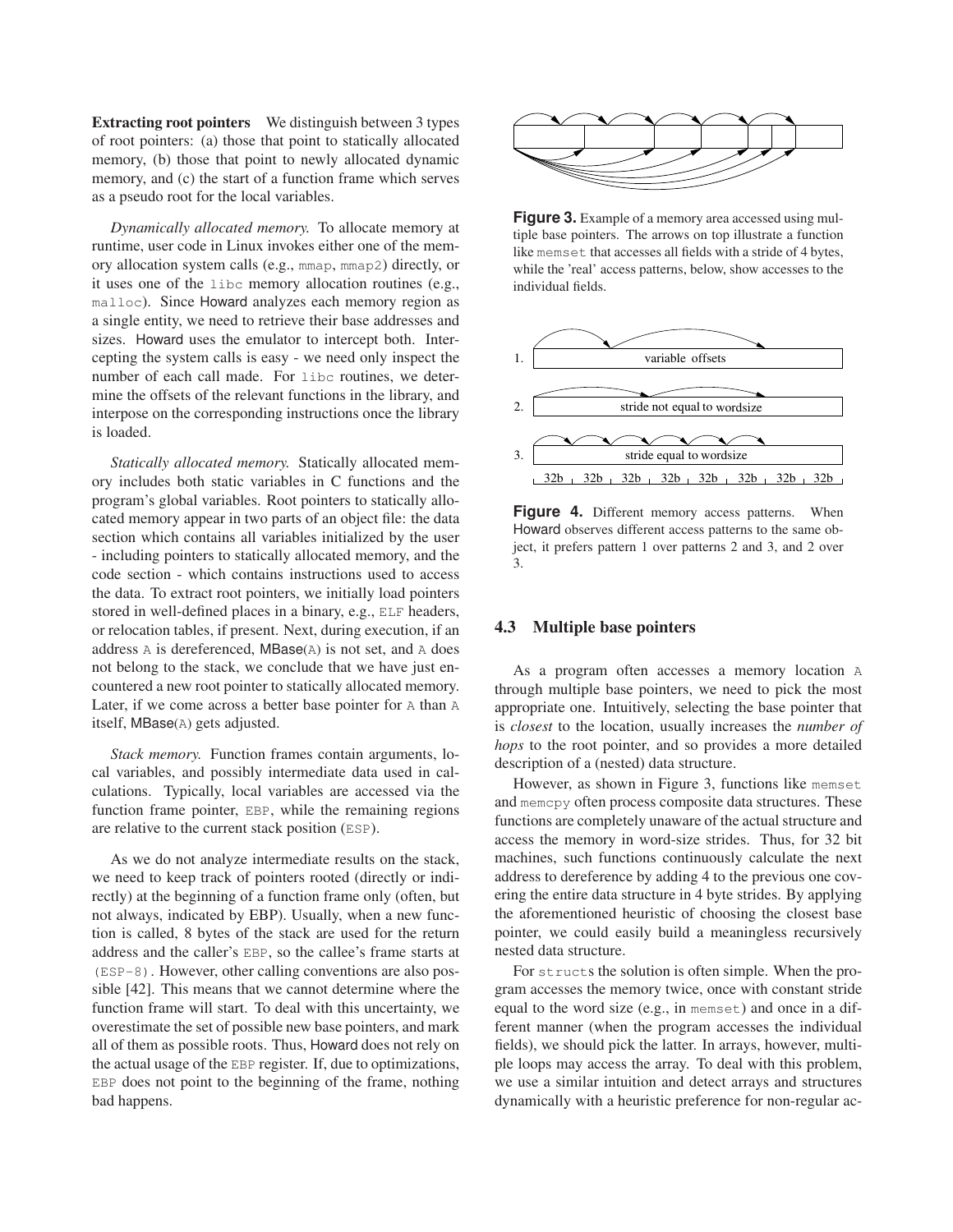cesses and/or accesses at strides not equal to the word size. For instance, if a program accesses a chunk of memory in two loops with strides 4, and 12, respectively, we will pick as base pointers those addresses that correspond to the latter loop. Intuitively, a stride of 12 is more likely to be specific to a data structure layout than the generic 4.

Our current array detection introduces three categories of loop accesses (see Figure 4): (1) accesses with non-constant stride, e.g., an array of strings, (2) accesses with a constant stride not equal to the word-size, e.g., 1 or 12, and (3) accesses with stride equal to the word-size. Our heuristic, then, is as follows. First select the base pointers in the best possible category (lower is better), and next, if needed, pick the base pointer closest to the memory location. Next, we discuss arrays and loops in detail.

#### **4.4 Array detection**

Array detection is both difficult and important – especially for security. Howard recovers arrays when the program accesses them in loops. Fortunately, this is true for the vast majority of arrays. In the simplest case, the program would access an array in an inner loop, with one array element in each loop iteration. However, a general solution must also handle the following scenarios: (a) multiple loops accessing the same array in sequence, (b) multiple nested loops accessing the same array, (c) loop unrolling, resulting in multiple array elements accessed in one loop iteration, (d) inner loops and outer loops not iterating over the same array, and (e) boundary array elements handled *outside* the loop. Howard uses several complementary array detection methods to deal with all these cases. We divide these methods in two major classes depending on the way array elements are accessed by the program.

Loops in real code implement one of two generic schemes for deriving array element addresses: (1) relative to the previous element, realized in instructions like  $\text{element}$  (prev++), and (2) relative to the base of an array, elem=array[i]. As we shall see, Howard handles both cases. We discuss limitations of our array detection method in Section 6.

#### **4.4.1 Accesses relative to previous elements**

To handle loop accesses in a buffer where each element address is relative to a previous one, Howard is set up to track *chained* sequences of memory locations. For instance, if elem =  $*(pprev++)$ , then the pointer to elem is derived from pprev. A few of these scenarios are illustrated in Figure 4.

**No loop unrolling.** We explain what happens for the non-optimized case first and address loop-unrolling later. Howard identifies each loop with a timestamp-like id  $(iid)$ which it assigns to the loop head at runtime when the back edge is taken for the first time. See Figure 5. At this point this loop head is pushed on HStack. So, if a loop executes just once and never branches back for a second iteration, it does not get a new lid. Howard assigns the top lid as a tag to each memory location A the code accesses: MLid (A):=lid. Thus, memory accesses in the first iteration of a loop get the parent lid. Tags are kept similarly to MBase, in the emulator. If there are no loops on the call stack, pushed functions are assigned a new lid. Otherwise, new functions inherit the top loop lid.

Writing  $B \leftarrow A$  to denote that pointer B is derived from pointer A, conceptually Howard detects arrays as follows. When pointer B, with  $B \leftarrow A$ , is dereferenced in iteration  $i$ , while  $A$  was dereferenced in a previous iteration, Howard treats A as a likely array element<sup>3</sup>. It stores information about the array in the loop head on HStack. The more iterations executed, the more array elements Howard discovers.

**Loop unrolling.** The algorithm is simple and intuitive and sketches the main idea fairly accurately, but it is a (slight) simplification of Howard's real array detection algorithm. In reality, we cannot just look at loop iterations, as common optimizations like loop unrolling force us to look at these patterns within a single iteration also. For completeness, we briefly explain the details.

Assume that the loop id of the current loop is  $\text{Lid}_T$ , while the previous element on the call stack has id  $Li<sub>S</sub>$ . Also assume that the pointer C is dereferenced for the first time in the loop T, where  $C \leftarrow B$  and  $B \leftarrow A$ .

Howard now treats  $\overline{B}$  as a likely array element if the following conditions hold:

- 1. MLid (B)  $\geq$  Lid<sub>T</sub>, which means that B was accessed in the current loop (regardless of the iteration),
- 2. MLid (A)  $\geq$  Lid<sub>S</sub>, which means that A was accessed either in the current loop or just before it.

It stores information about the array in T, the top loop head on HStack. Whenever a new piece of information is added, Howard tries to extend arrays already discovered in the top loop head. We will discuss shortly how this works when multiple loops access the same array. First, we look at boundary elements.

**Boundary elements** Because the first element of an array is often accessed before a new id is assigned to the loop head (remember, a new loop id is assigned only once the back edge is taken), Howard explicitly checks for extending

 $3$ There is a subtle reason why we do not classify B as an array element (yet): if the array consists of structs, B may well point to a field in a struct, rather than an array element.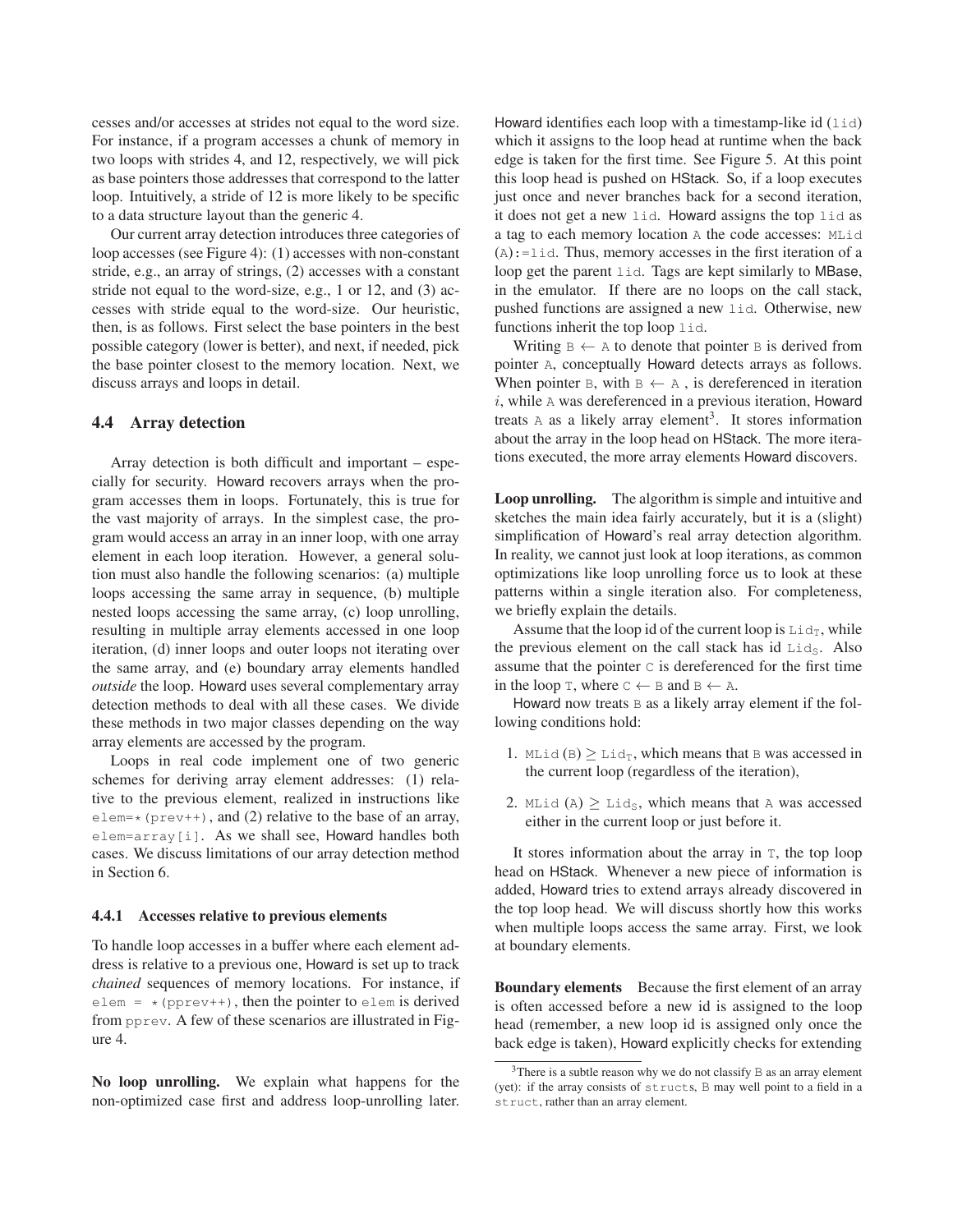

**Figure 5.** (a) Control flow graph of a loop that derives array element addresses relative to the previous element. Basic block T is the loop head, and V→ T the back edge. **(b)** An example ten-element array accessed by the loop in (a). Three diagrams present the information about the array gathered by Howard at different points of the loop execution. The dashed squares indicate the most recently accessed array element. Arrows represent base pointers as determined by the loop. S and T above the array elements are assigned during the loop execution and indicate loop head ids, MLids. In step 1, Howard checks that a, b, and c were accessed in the current loop (or just before), and decides (step 2) to store information about a new array [b]. It notes that the array should possibly be extended later to contain a and c. As more iterations of the loop are executed (step 3), the array contains elements  $[b-e]$  with a and f marked as potential extensions.

the array. It looks for earlier memory accesses at the base pointers used to recursively derive the first element of the array. Before we continue with the algorithm, see Figure 5 for an example array detection scenario.

**Multiple loops** To handle arrays accessed in multiple loops or functions, arrays that are found in inner loops are passed to the previous element on HStack, whether it be a function or an outer loop node. Howard must decide if the findings of the inner exiting loop ought to be merged with the outer loop results or whether they represent internal arrays of nested structures and should be kept separately. Intuitively, Howard waits to determine whether (1) the array detected in the internal loop will be further extended in the outer loop – hinting at the existence of an iterator which prompts Howard to merge the results, or (2) whether the array detected in the internal loop is not extended further, and kept independent from the outer loop – prompting Howard to classify it as a nested structure.

#### **4.4.2 Accesses relative to the base**

The above technique helps us detect sequentially accessed arrays where each next address is relative to the previous one. Sometimes, however, accesses are relative to the base pointer. These accesses may or may not be sequential. For instance, randomly accessed arrays like hash tables fall in this category.

For this type of access Howard uses a second method that bears a superficial resemblance to the array detection method in Polyglot [12], but is considerably more powerful. Essentially, Howard tracks all instructions in a loop



**Figure 6.** Array accesses from the base pointer. The labels denote whether the accesses are by instruction i1 or i2. In (a) we see a single array accessed by multiple instructions in a single loop, while in (b), the access patterns are similar except that we now have two arrays. Howard distinguishes the two cases by looking for a shared base pointer.

that access a set of addresses that can be mapped to a linear space (stride  $*x + of f set$ ) and that all share the same base pointer (See Figure 6.a). If the accesses share a base pointer, they almost certainly belong to the same array, even if the accesses came from different instructions in the loop. Moreover, we can easily extend the array to include boundary elements (e.g., a last element that is accessed outside the loop), because it will share the same base pointer. If the accesses do not share the base pointer (Figure 6.b), Howard classifies them as different arrays.

Existing methods like those used in Polyglot [12], and also Rewards [31], only check whether single instructions in a loop access an area that can be mapped to a linear space  $(\text{stride} * x + \text{offset})$ . Therefore, they can handle only the simplest of cases. They fail when the program: (1) accesses arrays in multiple loops/functions, (2) accesses boundary elements outside the loop, (3) has multiple instructions that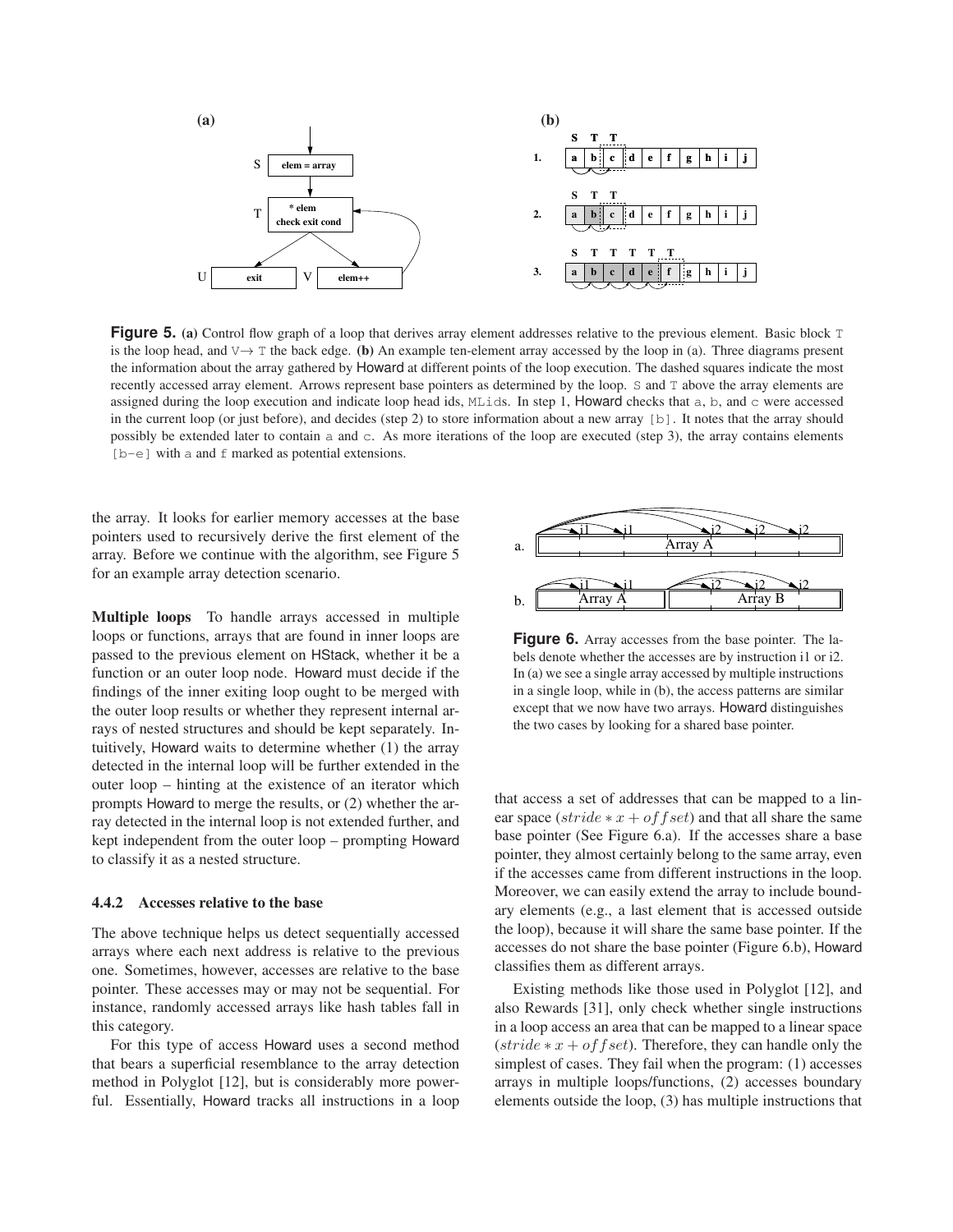access the same array within one loop (very common with unrolled loops or loops containing conditional statements like if or switch), and (4) allocates the arrays on the stack or statically. These are all common cases.

# **4.4.3 Are both methods necessary?**

The two array detection methods in Howard are complementary. *Both* are necessary. The first will not detect accesses relative to the base pointer (like hash tables), while the second does not detect accesses where each next address is relative to the previous. In contrast, the combination of our two techniques works quite well in practice. Howard is able to detect nested arrays, hash tables and many other complex cases.

### **4.5 Final mapping**

Having detected arrays and the most appropriate base pointers, Howard finally maps the analyzed memory into meaningful data structures. For a memory chunk, the mapping starts at a root pointer and reaches up to the most distant memory location still based (directly or indirectly) at this root. For static memory, the mapping is performed at the end of the program execution. Memory allocated with malloc is mapped when it is released using free, while local variables and function arguments on the stack are mapped when a function returns.

Mapping a memory region without arrays is straightforward. Essentially, memory locations which share a base pointer form fields of a data structure rooted at this pointer, and on the stack, memory locations rooted at the beginning of a function frame represent local variables and function arguments.

When a potential array is detected, we check if it matches the data structure pattern derived from the base pointers. If not, the array hypothesis is discarded. E.g., if base pointers hint at a structure with variable length fields, while the presumed array has fields of 4 bytes, Howard assumes the accesses are due to functions like memset. The analysis may find multiple interleaving arrays. If such arrays are not included in one another, we merge them. Otherwise, we examine the base pointers further to see if the arrays are nested.

#### **4.6 Partial recovery of semantics**

As mentioned earlier, type sinks are functions and system calls with well-known prototypes. Whenever Howard observes a call to one of these functions, it knows the type of the arguments, so it can attach this label to the data structure. Howard propagates these type labels, e.g., when a labeled structure is copied. In addition, it also propagates the type information to the pointers that point into the memory.

In our experience, the recovery works only for a limited set of all data structures, but some of these are important for debugging and forensics. For instance, it may be interesting to see which data structures contain IP addresses. We have implemented type sinks for libc functions and for system calls, as these are used by practically all applications. In general, Howard does not depend on type sinks, but it is capable of using them when they are available. All results presented in Section 8 (Evaluation) were obtained without turning on type sinking at all.

## **5 Applications**

To demonstrate the usefulness of Howard, we describe two new applications: binary analysis with reconstructed symbol tables, and retrofitting security to legacy binaries not designed with security in mind.

#### **5.1 Binary analysis with reconstructed symbols**

To aid forensics and reverse engineering, Howard automatically generates new debug symbol tables for stripped binaries. In this example, we focus primarily on the new techniques for detection of data structures. However, we also want to show how we complement Rewards' method of recognizing well-known functions (type sinks) and propagating the types of their arguments [31]. For this reason, we also add a minimal set of type sinks.

The symbol tables Howard generates are generic and we can use them with any common UNIX tool. Of course, they are not entirely complete. For instance, we only have exact semantics for the subset of data structures that derive from type sinks. Also, we cannot generate out of thin air the correct names of fields and variables. Nevertheless, the recovered symbol table allows us to analyze the data structures of applications that were practically impossible to analyze otherwise.

Figure 7 shows a screenshot of a real gdb session with reconstructed symbols. Suppose we have purchased a program that crashes occasionally. We want to analyze the program and perhaps reverse engineer parts of it. Without Howard, common disassemblers (like those of gdb or IDA Pro) help to analyze the instructions, but not the data structures. In this example, we show that we can now analyze the data also. For demonstration purposes, we use a stripped version of wget as our demo binary, and show that we can analyze it with the gdb debugger.

To show both the unadorned data structure recovery *and* recovery of semantics, this example uses a truly minimal set of type sinks. Specifically, our type sinks consist (only) of inet addr() and gethostbyname().

The scenario is that we have witnessed a crash. Thus, we start our analysis with an instruction prior to the crash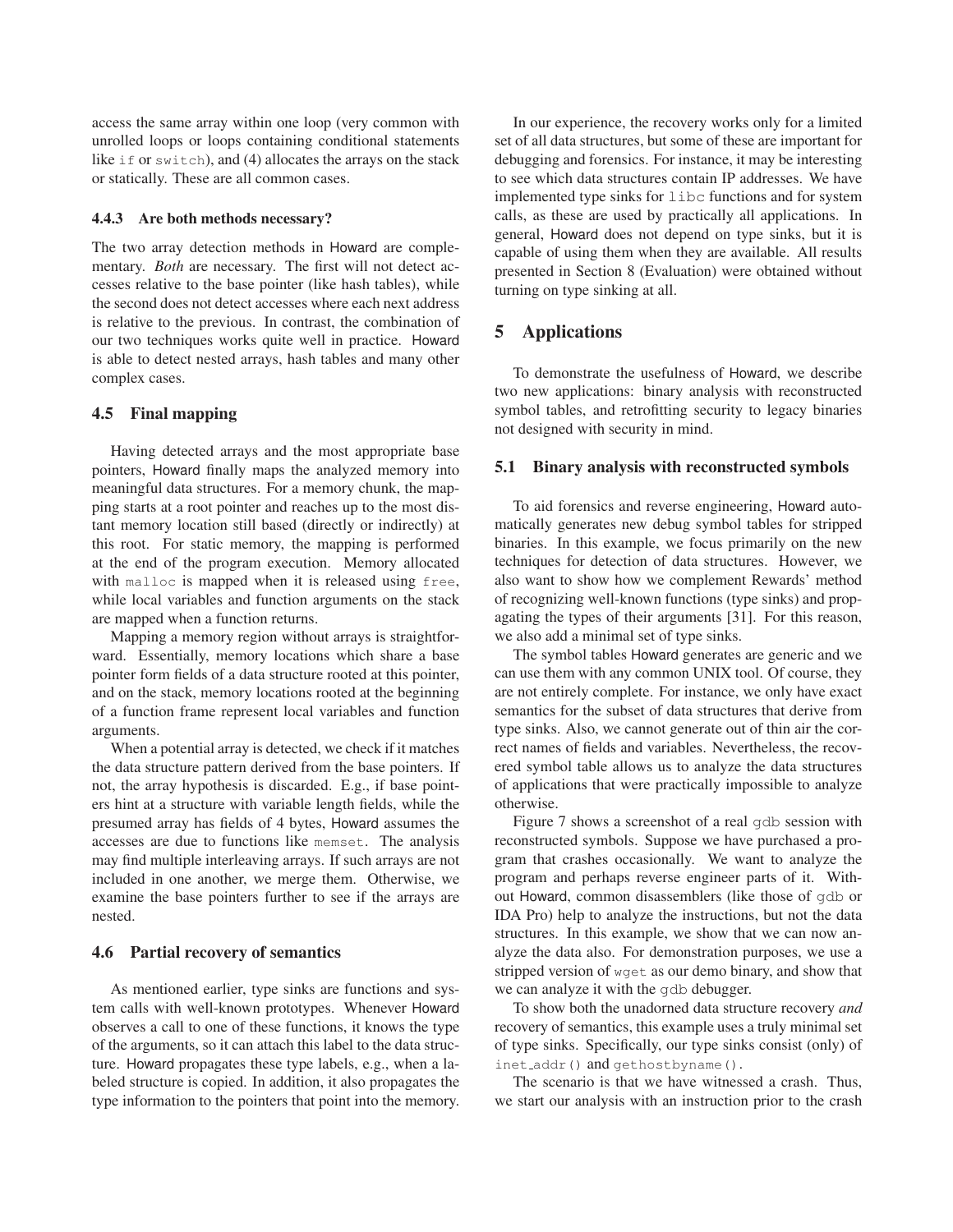|                                           | $\circ$<br>wget                                                                                                                                                                                                                                                                                                                                                                                                                                                                                                                                                                                                                                                                                                                                                                                                                                                                                                                                                                                                                                                                                                                          |                     |
|-------------------------------------------|------------------------------------------------------------------------------------------------------------------------------------------------------------------------------------------------------------------------------------------------------------------------------------------------------------------------------------------------------------------------------------------------------------------------------------------------------------------------------------------------------------------------------------------------------------------------------------------------------------------------------------------------------------------------------------------------------------------------------------------------------------------------------------------------------------------------------------------------------------------------------------------------------------------------------------------------------------------------------------------------------------------------------------------------------------------------------------------------------------------------------------------|---------------------|
|                                           | File Edit View Terminal Help                                                                                                                                                                                                                                                                                                                                                                                                                                                                                                                                                                                                                                                                                                                                                                                                                                                                                                                                                                                                                                                                                                             |                     |
|                                           | # file wget.gdb <---- The binary is stripped<br>wget.gdb: ELF 32-bit LSB executable, Intel 80386, version 1 (SYSV), dynamically linked (uses shared libs), for GNU/Linux 2.6.15, stripped<br># adb - a waet.adb<br>Reading symbols from /home/<br>/dynamit instrumented binaries/wget/wget.gdbdone.<br><---- Set breakpoint<br>(adb) b *0x805adb0<br>Breakpoint 1 at 0x805adb0                                                                                                                                                                                                                                                                                                                                                                                                                                                                                                                                                                                                                                                                                                                                                           | $\hat{\phantom{a}}$ |
| $\circled{1}$                             | (gdb) run www.google.com<br>Starting program: /home/<br>/dynamit instrumented binaries/wget/wget.gdb www.google.com<br>[Thread debugging using libthread db enabled]<br>--2010-08-09 16:24:00-- http://www.google.com/                                                                                                                                                                                                                                                                                                                                                                                                                                                                                                                                                                                                                                                                                                                                                                                                                                                                                                                   |                     |
| $\bf(2)$                                  | Breakpoint 1, 0x0805adb0 in function0 ()<br>(gdb) info scope function0<br><---- Display function variables<br>Scope for function0:<br>Symbol variables function0 is a variable with complex or multiple locations (DWARF2), length 152.<br>(qdb) print variables function0<br>$$1$ = {field 4 bytes 0 = 0, field 4 bytes 1 = 0, pointer struct hostent 0 = 0xbfffec90, field 8 bytes 0 unused = 579558798248313200,<br>pointer char 0 = 0x30bb14 "\274\t", field in addr t 0 = -1073744880, pointer struct 1 0 = 0x0, field 1 byte 0 unused = 0 '\000',                                                                                                                                                                                                                                                                                                                                                                                                                                                                                                                                                                                  |                     |
| $\odot$<br>$\left(4\right)$               | field 1 byte $0 = 0$ '\000', field 1 byte $1 = 0$ '\000', field 8 bytes 1 unused = -4611705105257579776,<br>inetaddr string $0 = 0x80b0170$ "www.google.com", field 4 bytes $2 = 0$ }<br>(gdb) watch variables function0.pointer struct 1 0<br>Hardware watchpoint 2: variables function0.pointer struct 1 0<br>(adb) c<br>Continuing.<br>Resolving www.google.com Hardware watchpoint 2: variables function0.pointer struct 1 0                                                                                                                                                                                                                                                                                                                                                                                                                                                                                                                                                                                                                                                                                                         |                     |
| $\circledcirc$<br>6<br>0<br>$\circled{s}$ | Old value = (struct struct $1 *$ ) 0x0<br>New value = (struct struct $1 *$ ) 0x80b2678<br>Ox0805af5f in function0 ()<br>(qdb) print /x *variables function0.pointer struct 1 0 <---- Display a wget structure<br>\$2 = {field 4 bytes 0 = 0x3, pointer struct 0 0 = 0x80b2690, field int 0 = 0x0, field 1 byte 0 = 0x0, field 4 bytes 1 = 0x0}<br>(gdb) print /x *variables_function0.pointer_struct_1_0.pointer_struct_0_0 <---- Display the structure's fields<br>$$3 = {field 4 bytes 0 = 0x2, field in addr t 0 = 0x934d7d4a}$<br>(qdb) print (char*) inet ntoa(variables function0.pointer struct 1 0.pointer struct 0 0.field in addr t 0)<br>\$4 = 0xb7fe46a0 "74.125.77.147"<br>(gdb) print malloc usable size(variables function0.pointer struct 1 0.pointer struct 0 0) / sizeof(*variables function0.pointer struct 1 0.<br>pointer struct 0 0)<br>$$5 = 3$<br>(gdb) print /x variables function0.pointer struct 1 0.pointer struct 0 0[1]<br>$$6 = {field 4 bytes 0 = 0x2, field in addr t 0 = 0x634d7d4a}$<br>(gdb) print (char*) inet ntoa(variables function0.pointer struct 1 0.pointer struct 0 0[1].field in addr t 0) |                     |
| $\circledcirc$                            | \$7 = 0xb7fe46a0 "74.125.77.99"<br>(gdb) print /x variables function0.pointer struct 1 0.pointer struct 0 0[2]<br>$$8 = {field 4 bytes 0 = 0x2, field in addr t 0 = 0x684d7d4a}$<br>(qdb) print (char*) inet ntoa(variables function0.pointer struct 1 0.pointer struct 0 0[2].field in addr t 0)<br>\$9 = 0xb7fe46a0 "74.125.77.104"<br>(qdb)                                                                                                                                                                                                                                                                                                                                                                                                                                                                                                                                                                                                                                                                                                                                                                                           |                     |

**Figure 7.** Analysis and disassembly with recovered symbols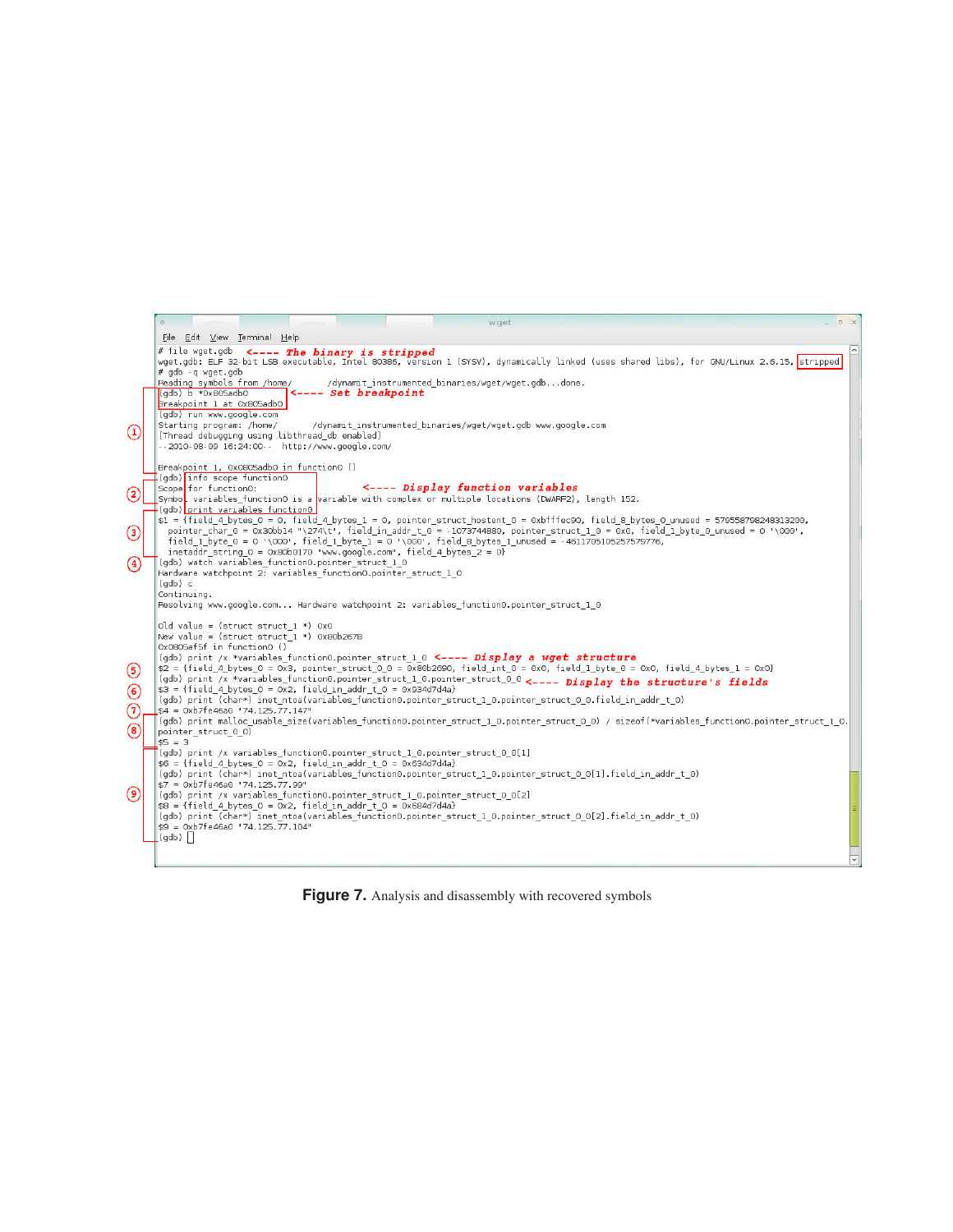$(0 \times 805)$  and try to find information about the variables in the scope of the current function (info scope  $(2)$  and then print variables  $(3)$ ). Where the stripped binary normally does not have *any* information about the variables, we see that Howard reconstructed most of them (structs, pointers, and strings) and even recovered partial semantics. For instance, we find pointers to a struct hostent  $\text{and an } \text{intaddr}\text{-string}^4.$ 

We could print out the contents of the struct hostent, but really we are interested in the data structures pointed to by the various pointers – for instance the pointer to a struct identified by pointer struct 1 0. Unfortunately, it currently has the value NULL, so there is nothing interesting to see and we have to wait until it changes. We do this by setting a watch point on the pointer $(4)$ . In our opinion, the ability to inspect data structures and set watch points clearly shows the usefulness of the data structures recovered by Howard.

Once the pointer changes, and receives its new value 0x80b2678, we can analyze the corresponding memory area. We see that it points to a structure containing: an integer with value 3, a pointer to a struct, a one-byte field, and a four-byte field  $(5)$ . If we follow the pointer, we see that it points to a struct with two fields, one of four bytes and one of type  $\text{in\_addr\_t}$  (6). We can even examine the value of the IP address and see that it corresponds to 74.125.77.147 (7).

Moreover, we see that our struct is in an array of size 3 by dividing the amount of memory allocated  $(malloc_usable_size)$  by the size of an element  $(8)$ . Thus, we can make an educated guess that the integer value of 3 we found earlier denotes the number of IP addresses in the array.

To complete the admittedly simple example, we also print out these IP addresses (9). For reasons of space, we stop the scenario here. The purpose of the example is merely to show that we *can* debug and analyze stripped binaries in the same way as when debugging and analyzing binaries with debugging symbols.

We emphasize that by means of type sinks alone (e.g., using Rewards [31]), we would have obtained hardly any data structures as almost all of them are internal to wget. Eventually, the IP addresses are used, so they would appear, but no struct or array would have been found. In addition, connecting the IP addresses to other structures from our entry point into the code (the break point) would have been completely impossible. In contrast, with Howard we can progressively dig deeper and trivially find the connections between the data structures.

#### **5.2 Protection against memory corruption**

Memory corruption errors such as buffer overflows are responsible for a large share of the remote attacks on the Internet. An overflow occurs when a C program reads more bytes than fit in the buffer, so that important data in the memory above the buffer is overwritten. The overwritten data can be either control data such as function pointers [36], or non-control data such as clearance levels [14].

Protection of legacy binaries is very hard. Existing solutions tend to be too slow (like taint analysis [35]) or incomplete (ASLR [11], StackGuard [21], NX/DEP/W⊕X support [25]). For instance, ASLR, StackGuard, and NX/DEP/W⊕X offer no protection against attacks against non-control data. In addition, a recent report shows that both DEP and ASLR in Windows third party applications are typically either improperly implemented or completely overlooked [40]. Finally, even if configured correctly, the protection offered by ASLR is quite limited [41].

To demonstrate the problem and our solution, we use an example based on a real vulnerability in nullhttpd [1] as shown in Figure (8.a). Given a CGI command, the Web server calls ProcessCGIRequest with as arguments the message it received from the network and its size. The program copies the message in the cgiCommand buffer and calls ExecuteRequest to execute the command. As the copy does not check for bounds violations, the buffer may overflow and overwrite the heap.

**Protection** Many papers have looked at patching programs (source or binary) *after* a vulnerability was detected [34], and recent work looked at extending the compiler framework to protect against new memory corruption attacks given the source [4]. So far, no one has shown how one can really protect (i) existing binaries, (ii) in production environments, (iii) against such attacks (on both control and non-control data), and (iv) *pro-actively*, without access to vulnerabilities, source code, or even symbol tables. This means that all legacy binaries with unknown vulnerabilities are left at the mercy of attackers. We now describe a promising new way to protect this important class of applications against memory corruption.

Howard has no problem recovering buffers such as cgiCommand. However, since we use code coverage to excavate the array, one might think that Howard would discover an array that is larger than 1024 bytes. After all, since code coverage can feed the function with arbitrarily long messages, wouldn't Howard 'discover' an arbitrarily long buffer? Fortunately, the answer is no and the reason is that the bytes just beyond the buffer (in this case memory management meta data) are accessed and classified differently. As a result, Howard sees two conflicting classifications and picks the safest one, ending the buffer at the right boundary.

<sup>&</sup>lt;sup>4</sup>Names are generated by **Howard**. Prefixes like field., pointer are for convenience and are not important for this paper.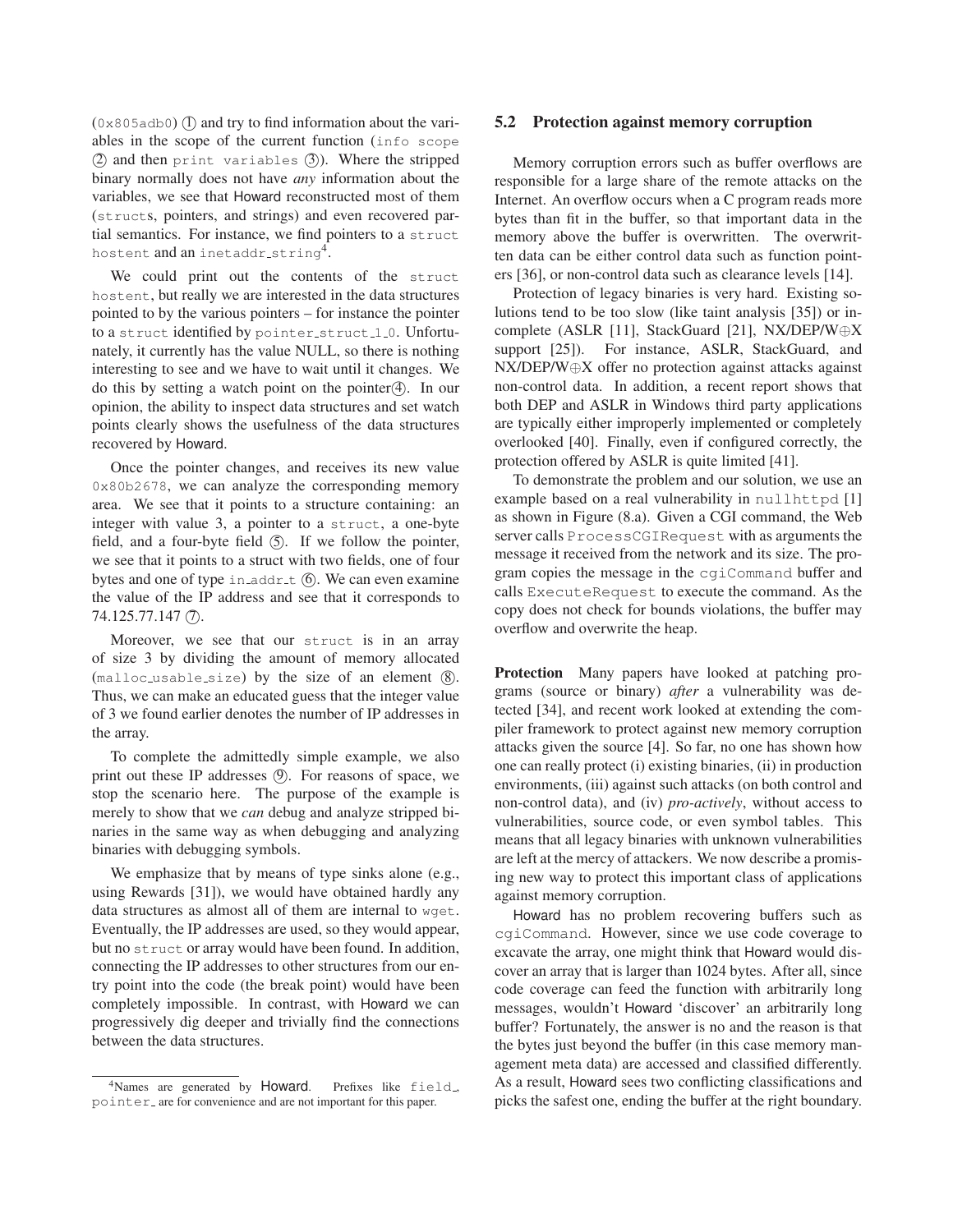

**Figure 8.** (a) Buffer overflow vulnerability in a simplified Web server, (b) Instrumentation

In our approach, we protect all buffers which were classified as arrays, and all buffers which were followed by unused memory regions. The latter ones might be either arrays or structures. Since Howard not always has enough information to choose the correct data structure (also refer to "missed short arrays" in Section 8), to err on the safe side we have decided to protect these memory regions as well.

After identifying all potentially vulnerable data structures (mostly arrays), we harden the binary as follows. First we give each vulnerable data structure a unique color. For the rest of memory the color is set to 0. The colors are kept in a memory map. Next, when we initialize a pointer to, say, buffer  $B$ , we give the pointer  $B$ 's color. The initialization varies, depending on the type of memory. For global data, this happens when the program starts, for stack variables when the function is called, and for heap data at the time of the allocation.

Third, we instrument those (and only those) instructions that dereference the pointer to check whether it is still pointing to memory of the right color  $B^5$ . Fourth, because we do not wish to maintain also a large memory map of colors for all pointers, we ensure that only pointers in registers have a color. Whenever a pointer is stored to memory, we check whether it is still pointing to the right area. If so, everything is fine and when the pointer is reloaded to a register, we give it the color of the byte to which it is pointing. If, however, the pointer does not point to an area of the right color, we explicitly tag the pointer with a single bit to indicate that it needs to obtain its color from a table. As this situation is rare, the overhead is minimal.

To add the instrumentation, we rewrite the binary using rewriting techniques similar to Dynamos [32]. We emphasize again that the instrumentation is applied only to exactly those instructions that need to be checked. The rest of the code is not touched. Figure (8.b) shows how we hardened the memory dereference in the web server.

To test the practicality of our approach, we applied the Howard protection to the main array of lighttpd, the popular high-performance web server that, at the time of writing, is used by such popular sites as YouTube, SourceForge, Wikimedia, Meebo, and ThePirateBay. The protected array is used to store strings, and in our experiment setting accounts for 80% of the whole heap memory usage. The runtime overhead of the current implementation is almost a factor of 2. Although the overhead of instrumentation is not negligible, we believe that the approach is practical. First, there are many ways in which we can optimize the instrumentation. Second, there are many legacy applications that are not extremely time critical, but that should not be com-

<sup>5</sup>So it is fine if the pointer points beyond the buffer, as long as it is not dereferenced.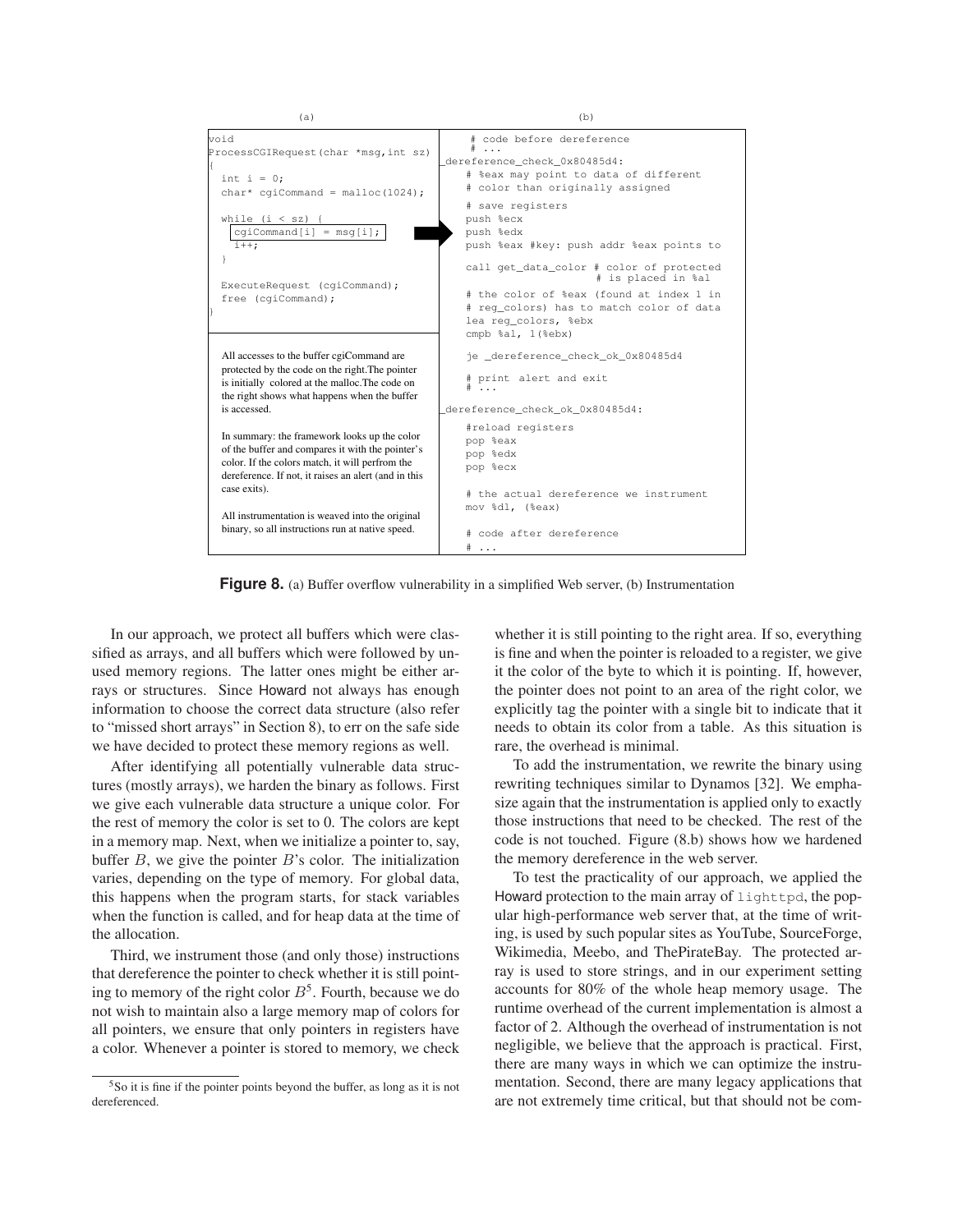promised.

**Discussion.** Currently, while the instrumentation framework works, it is still an early prototype. For instance, when instrumenting a binary, some steps are still manual. This will be remedied shortly. In addition, we have not looked at all performance optimization yet. Finally, while we have taken care to avoid possible false positives, more extensive evaluation is needed across a wide range of applications. Nevertheless, the important message, in our opinion, is that with Howard we have a chance to protect arbitrary legacy C applications against one the most common form of exploits without any access to source code or even symbol table, and without knowing in advance about the presence of vulnerabilities in the code. For instance, the Web server of Figure 8 now raises an alert whenever it reads too many bytes in the cgiCommand buffer.

## **6 Comments and limitations**

Obviously, Howard is not flawless. In this section, we discuss some generic limitations we have identified.

**Limitations in array detection** We discuss both the limitations of our array detection techniques and their impact on our applications – especially on our second application which uses the data structures to protect legacy binaries. It is crucial that possible misclassifications do not cause false positives.

- *At least four accesses.* To make array detection more accurate, Howard will not recognize an array if fewer than four of its elements are accessed in a loop. In that case, it will be classified as a structure. This misclassification can only cause false negatives, but never false positives. Indeed, if an array remains undetected, Howard does not try to protect instructions accessing it.
- *Merging with unused bytes.* We merge detected arrays with any unused bytes that follow the array. Doing so prevents identification of buffers that are too small (and thus false positives in the case of protection against memory corruption). In general, the Howard protection scheme, was designed to err on the safe side. Observe that even if we would add unused bytes that do not belong to the same buffer, we still protect the next *used* field or variable from buffer overflows.
- *Incorrect merges.* If a structure consists of one field followed by an array, and the field and array are accessed in sequence, it is impossible to classify it correctly solely based on memory access patterns. As

Howard always extends arrays to include the first element unless it finds evidence that it does not match (e.g., if because size or type are different), it could lead to overestimation of the array length. Again, this can never cause false positives.

• *Separate last element accesses.* It may happen that all but the last elements of an array form a *chain*, while the last element is *always* accessed separately, e.g., when a string is first copied to a destination buffer, and then extended with EOL or NULL. Howard misclassifies the memory as a structure containing an array and a separate field. Even though the last element is not attached to the array, this does not cause false positives for our application. Indeed, if the program never exploits the connection between the last element and the remaining part of the array, it is not important for us to join them either. Also, if the size of the array varies across multiple runs of the program, Howard prefers to err on the safe side, merges the elements, and reports accurate results. In general, even if Howard cannot classify an array or structure correctly in one particular loop or function, it may still get it right eventually. Often data structures are accessed in more than one function, yielding multiple loops to analyze the layout.

## **Other limitations**

- Howard cannot recognize nested structs if the inner struct is never accessed separately. In that case, Howard returns a single large structure. As the result is equivalent, we do not consider this a problem.
- Unions might exhibit more than one memory access pattern. As a result Howard would report a data structure being a *merge* (or *intersection*) of the multiple structures included in the union. Howard might report an incorrect (more detailed) interpretation of fields, but it does not lead to false positives.
- Howard gets confused by certain custom memory allocators. Specifically, it can handle slab-like allocators, but a generic, application-specific memory allocator (such as that of Apache) leads to misclassifications. It stems from the fact that a memory region serving the allocator exhibits mixed access patterns inherited from various different structures/arrays for which it was used. As a result, Howard would classify such buffer as either an array of (perhaps) 4-byte fields or a highly nested structure.
- Howard does not analyze local variables of functions reached using a jump rather than a call.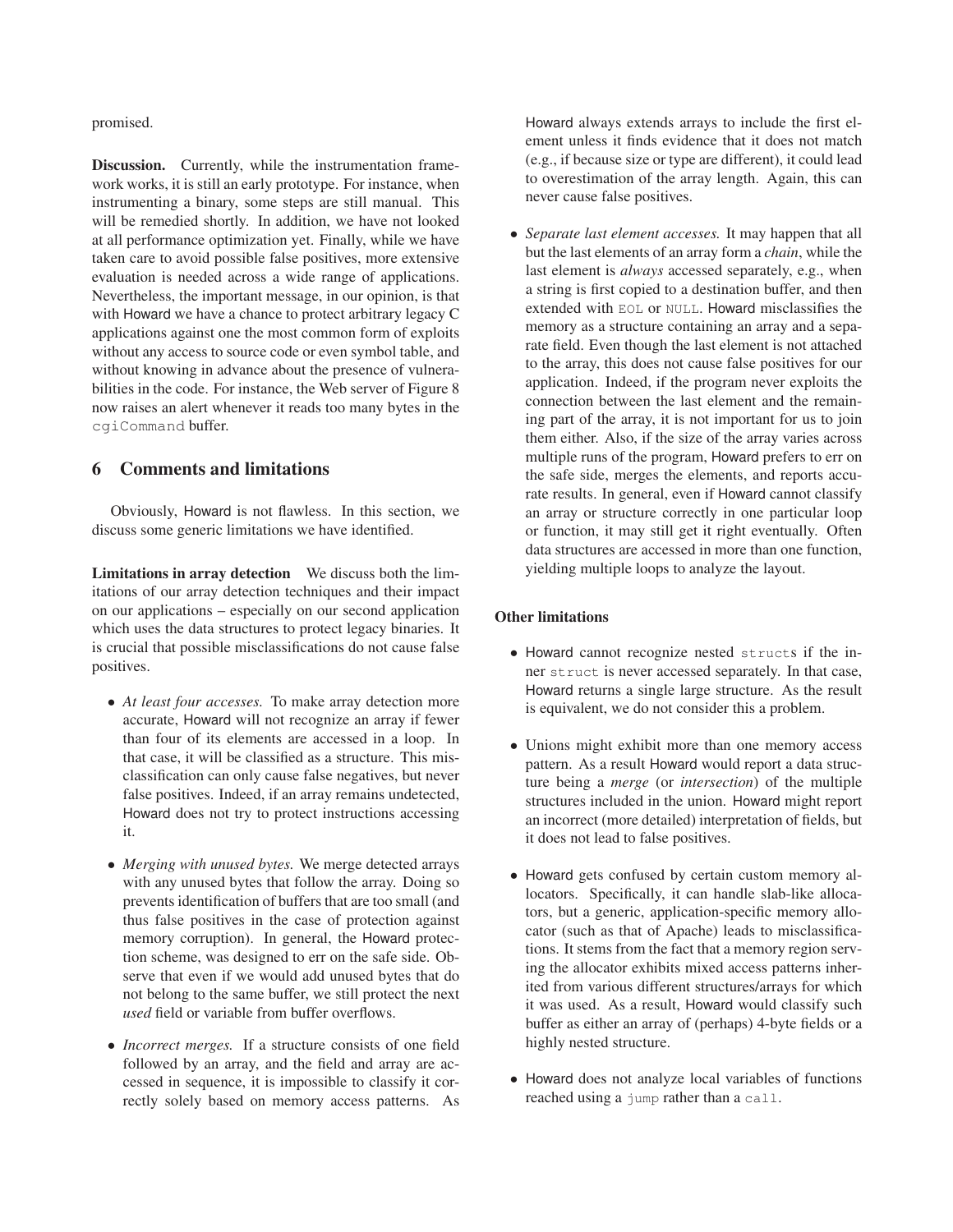# **7 Code transformation: compiler optimization and obfuscation techniques**

In production code, compilers apply optimizations to improve runtime performance. Such optimizations may change the code substantially. Likewise, obfuscation tools change the source code or binary to reduce the ability to understand or reverse engineer the program. In this section, we introduce popular optimizations and obfuscation techniques and discuss how they influence Howard's data structure detection results. We treat compiler optimizations in Section 7.1 and obfuscation techniques in Section 7.2. In both cases, we limit ourselves to the techniques that are relevant and that may affect data structure detection.

## **7.1 Compiler optimizations**

Howard detects data structures in gcc-generated x86 C binaries. Even though our techniques were not designed with any specific compiler in mind and should work with other binaries also, we conducted all our experiments on gcc-4.4 binaries. So we focus our discussion on gcc.

### **7.1.1 Data layout optimizations**

Data layout optimizations [29, 28] adapt the layout of a data-structure to its access patterns in order to better utilize the cache by increasing spatial locality. They include structure splitting and field reordering transformations.

In general, Howard detects data structures at runtime, so the analysis results correspond to the optimized code and data–which may be different from what is specified in the source. This is known as WYSINWYX (What You See Is Not What You eXecute) [9] and while it complicates reverse engineering (for instance, some data structures may be reordered or transformed), analyzing the code that really executes is of course 'the right thing'. Without it, we would not be able to protect buffers from overflows, or perform proper forensics.

#### **7.1.2 Loop optimizations**

Loop transformations [3, 6] reduce loop overhead, increase instruction parallelism, and improve register, data cache or TLB locality. Popular transformations include: (1) *loop unrolling*, where the body of a loop is replicated multiple times in order to decrease both the number of loop condition tests and the number of jumps, (2) *loop peeling*, where a loop is peeled, a small number of iterations are removed from the beginning or end of the loop and executed separately to remove dependencies created by the first of last few loop iterations, (3) *loop blocking*, where a loop is reorganized to iterate over blocks of data sized to fit in the cache.

#### Loop code:

for(i = 0; i < 64; i++)  $\arct[i] = i$ ;

#### And two possible executions:

| $addr = arr1;$             | $addr = arr1;$                |
|----------------------------|-------------------------------|
| for $(i = 0; i < 64; i++)$ | for $(i = 0; i < 16; i++)$    |
| $*addr = i;$               | $*addr = i \lt 2;$            |
| $addr += 1;$               | $*(addr + 1) = i \lt 2 + 1;$  |
|                            | * $(addr + 2) = i \lt 2 + 2;$ |
|                            | $*(addr + 3) = i<<2+3;$       |
|                            | addr $+= 4$ :                 |
|                            |                               |

**Figure 9.** An example loop and two possible ways in which the loop can be executed: the non-transformed one on the left hand side, and the unrolled one on the right hand side.



**Figure 10.** Memory access patterns realized in two executions of the loop in Figure 9. The top one represents the non-transformed one, and the bottom one - the unrolled one. As in the other figures, arrows represent base pointers as determined by the loop.

As described in Section 4.4, Howard recovers arrays when the program accesses them in loops. To increase the accuracy of the analysis, Howard's algorithm allows for arrays accessed in multiple loops, and checks for array elements accessed before or after the loop body. Basically, when a transformed loop accesses an array, all its elements are *classified together*.

However, loop transformations may change not only the layout and number of loops, but also the memory access patterns. As an example, Figure 9 presents a simple loop accessing an array, and two possible ways in which this loop can be executed. Refer to Figure 10 to observe array  $\arctan 1$ access patterns executions. We can see that depending on the execution, the array is either classified as an array of single fields (as desired) or as an array of 4-field structures. Even though  $\arctan 1$  is possibly misclassified here, it might be used in other ways somewhere else in the program, and we might eventually get it right. In all similar cases, Howard cannot do anything about not entirely accurate classifications, as its analysis is based solely on memory access patterns.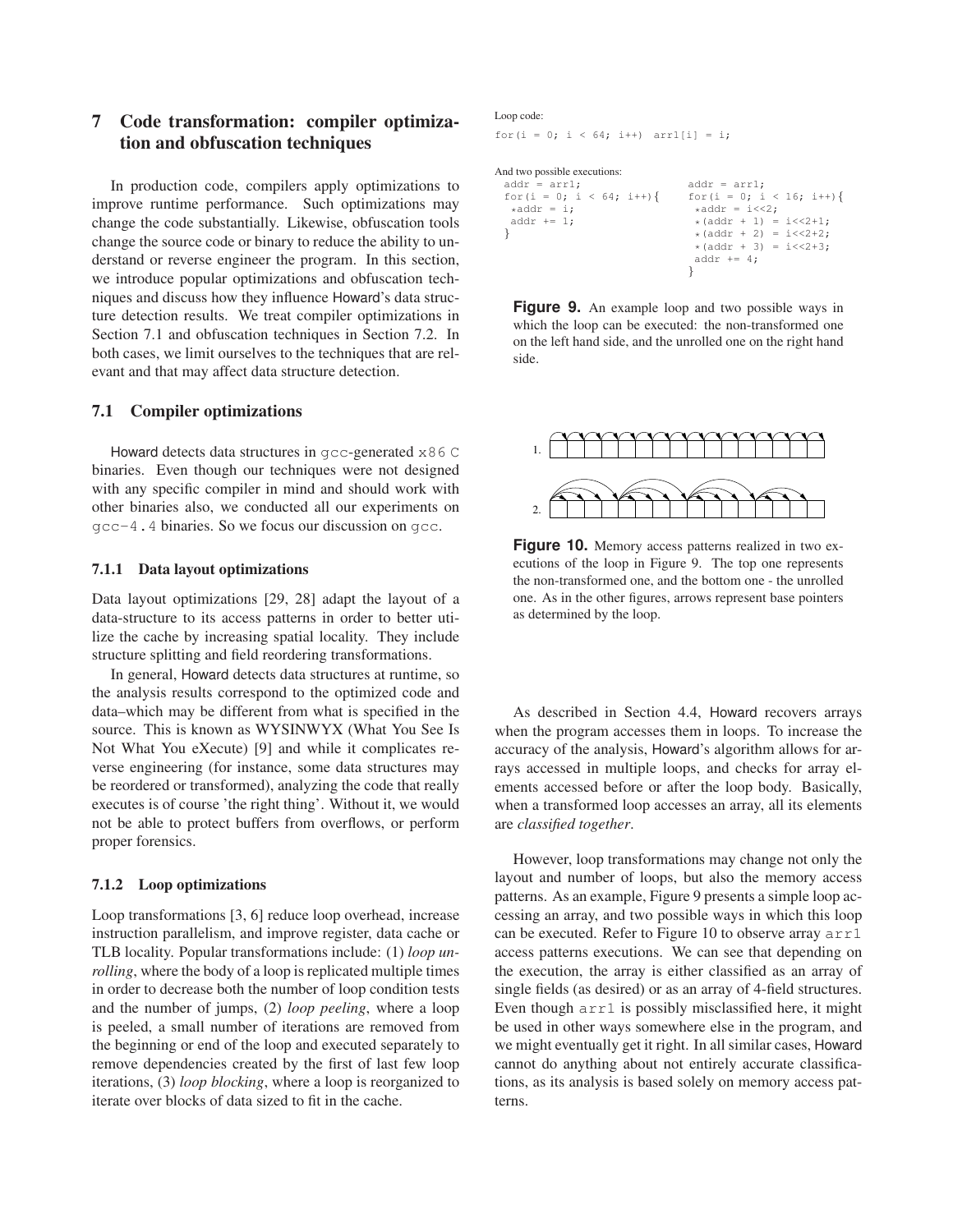#### **7.1.3 Optimizations affecting function frame**

There are numerous compiler optimization which affect the way we perceive a function's frame. First, functions can be inlined, which means that they are integrated into their callers. In this case the small inlined function is not called separately, but its function frame extends the caller's one. Second, (some of) the input function arguments might be passed through the registers and not through the stack. Also, gcc might analyse the program to determine when values passed to functions are constants. These are optimized accordingly.

Howard is expected to reflect functions in the way they appear in the binary. In the case of inlined functions we get just one extended function frame. Likewise, since Howard analyzes memory access patterns only, it cannot spot function parameters passed through the registers or precomputed by the compiler. As this inaccuracy does not affect our applications, we did not worry about it.

### **7.2 Obfuscation techniques**

Code obfuscation techniques aim to reduce the ability to understand or reverse engineer the program. Data transformations [19] that obscure data structures used in the source application are the most relevant to Howard, and we focus our discussion on them. We also briefly mention antidynamic analysis techniques (Section 7.2.3).

## **7.2.1 Obfuscating arrays**

Numerous transformations can be devised for obscuring operations performed on arrays [16, 46, 26]. Popular techniques include: (1) *array splitting*, where an array is split into several subarrays, (2) *array merging*, where two or more arrays are merged into one array, (3) *array folding* and *flattening*, where the number of dimensions is increased or decreased, respectively.

As before, Howard is expected to reflect arrays in the way they appear and are accessed in the binary. In the case of split, folded or flattened arrays, Howard is supposed to report the new transformed data structures. When two or more arrays are merged to form a new array, the results of the analysis greatly depend on the merging method. For example, one could combine arrays arr1[N1] and arr2[N2] in such a way that the new array arr3 contains N1 elements of arr1 followed by N2 elements of arr2. In this case, it is very probable that Howard reports arr3 as a structure containing two arrays: an N1- and an N2-element long. Another merging technique could interleave arr1's elements with  $\arctan 2$ 's elements. Here, we perhaps expect Howard to report one array of [N1+N2] elements.

Since Howard analyzes memory access patterns only, it cannot recognize that certain arrays are used in *similar* ways by *similar* functions, and containing *similar* elements. Thus, it cannot say that some arrays might share a higher level data type. Howard concerns itself with low level data structures only, and limits itself to recognizing sizes and basic types of data structures. Understanding contents and usage scenarios is part of our future work.

#### **7.2.2 Obfuscating variables**

There is a lot of work on hiding *values* of sensitive variables from static and dynamic analysis [17, 47]. For example, instead of using a variable, one can use a piece of code that generates the value dynamically. Also, like arrays, variables may be split or merged. None of our test applications contain such obfuscation, so we left this for future work.

#### **7.2.3 Anti-dynamic analysis techniques**

Howard observes the behavior of a program in runtime, and so it is crucial that the program does not refuse to run in the instrumented processor emulator. However, there exist techniques that could be used by programs running in virtualized environments to determine that they are running in a virtual machine rather than on native hardware [37, 27]. When this happens, Howard cannot perform its analysis.

## **8 Evaluation**

Howard can analyze any application on the Linux guest on our (QEMU-based) emulator. For instance, we successfully applied Howard to games like glines and gnometris, but also to complex binaries like the Linux loader 1d-2.9.so, and huge ones like Apache<sup>6</sup>. However, for good results we need code coverage and for code coverage we currently depend on what is supported by KLEE [13] and existing test suites.

Our experimental setup is shown in Figure 1. We conduct the code coverage runs offline, using KLEE on LLVM version 2.6 with home-grown modifications to handle networking. All applications run on a Linux-2.6.31-19 kernel. We then use klee-replay to replay the application on top of our Howard analyzer with the inputs generated by KLEE. If our coverage is low, we use normal test suites for the applications.

Starting out with small applications (fortune), we worked towards progressively larger applications. In the plots below, we include results for programs of several tens of thousands LoC, including the wget download program and the lighttpd high-performance web server. Table 1 shows the applications and the coverage we obtained with

 $6244.000$  lines of code (LoC), as reported by David Wheeler's sloccount (www.dwheeler.com/sloccount/).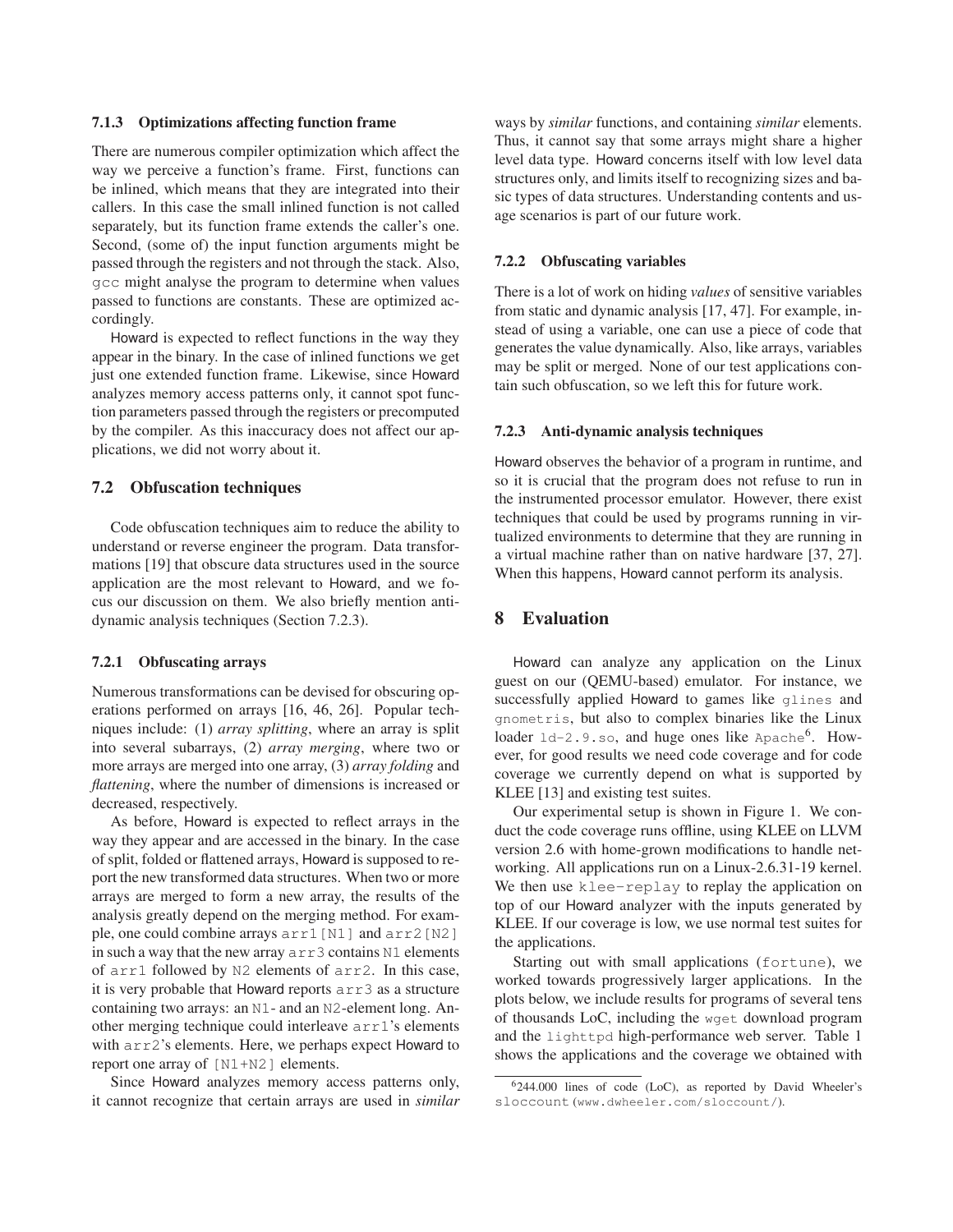KLEE and the test suites. We also applied Howard to utilities in CoreUtils, but these tend to be so small (a few hundred lines, typically) that they are not representative of real applications, and we do not discuss them here.

**Results** To verify Howard's accuracy, we compare the results to the actual data structures in the programs. This is not entirely trivial. We cannot compare to the original source code since aggressive compiler optimizations may change the binary significantly ("what you see is not what you execute" [9]). Thus, all the results presented in this section were obtained for binaries for which we could also generate symbol tables to compare our results with. This way we were able to get ground truth for real world applications.

We will start with a few quick observations. First, Howard cannot discover variables that always remain unused, but this probably should not count as a 'missed' data structure. Second, all these results were obtained solely with Howard's 'core' data structure excavation techniques. In other words, we turned off *all* type sinking for these tests.

Figure 11 presents our results in terms of accuracy for both the stack and the heap. The accuracy is calculated both for the number of variables, and for the total number of allocated bytes. In the case of stack memory we evaluated the accuracy of Howard's analysis for all functions used during our experiments. Thus we did not count the stack variables used by functions that were never invoked. In the case of heap, we simply considered all allocated memory regions. The plots show Howard's results in five categories:

- **OK**: Howard identified the entire data structure correctly (i.e., a correctly identified structure field is not counted separately).
- **Flattened**: fields of a nested structure are counted as a normal field of the outer structure. On the stack these are usually structures accessed via EBP, as explained in Section 3.
- **Missed**: Howard misclassified the data structure.
- **Unused**: single fields, variables, or entire structures that were never accessed during our tests.
- **Unused array**: this is a separate category that counts all arrays not recognized because there were insufficient accesses to the array.

The general conclusion is that practically all memory is either detected correctly or unused. Moreover, for practically all arrays and structs the lengths were identified correctly.

The stack has more unused memory than the heap. This is expected. Whenever a function is called, the whole frame is allocated on the stack, regardless of the execution path taken in the function's code. Heap memory is usually allocated on demand. Much of the unused bytes are due to the limited coverage. As we never ran KLEE for a longer than a few hours, it may be that by running it longer<sup>7</sup> we obtain better coverage.

The stack also counts more structures that are flattened. Again, this is not surprising. As explained in Section 3, structure field addresses may be calculated relative to the beginning of the function frame. In that case, Howard has no means of classifying the region as a structure. On the heap this is less common. Indeed, if an application allocates memory for a structure, it refers to the structure's fields from the base of the structure, i.e., the beginning of the allocated region. However, Howard may still misclassify in the case of a nested structure. This happens for instance in fortune, where a 88-byte FILEDESC structure contains a nested 24-byte STRFILE structure.

The main source of *missed* are data structures occasionally classified as arrays of 4-byte fields. Assume that an application uses a simple structure with 4-byte fields based at the beginning of the structure (i.e., no inner structures). If none of the fields is 1-byte long, nor is a pointer, while a memset function is used for the structure initialization, we have no means for discarding the array hypothesis.

As the vast majority of structs and arrays reside on the heap, we zoom in on these results for more details. Figure 12 breaks down the overall results to show how well Howard discovers individual fields and different types of arrays. The two plots correspond to structures that are *separately allocated* on the heap and on arrays (possibly containing structures). We label the results as follows:

- **Structures**
	- **OK**: fields correctly identified.
	- **Missed**: fields incorrectly identified.
	- **Unused**: fields missed because the program did not use them.
	- **Flattened**: fields in nested structures that Howard placed at the wrong nesting level.
- **Arrays**
	- **OK**: arrays correctly identified.
	- **Missed**: arrays incorrectly identified.
	- **Missed short**: arrays missed because they were accessed fewer than 4 times.
	- **Unused**: arrays missed by Howard because they were not used at all.

 $7$ Or running it better. Driving KLEE down the right execution path is not always trivial.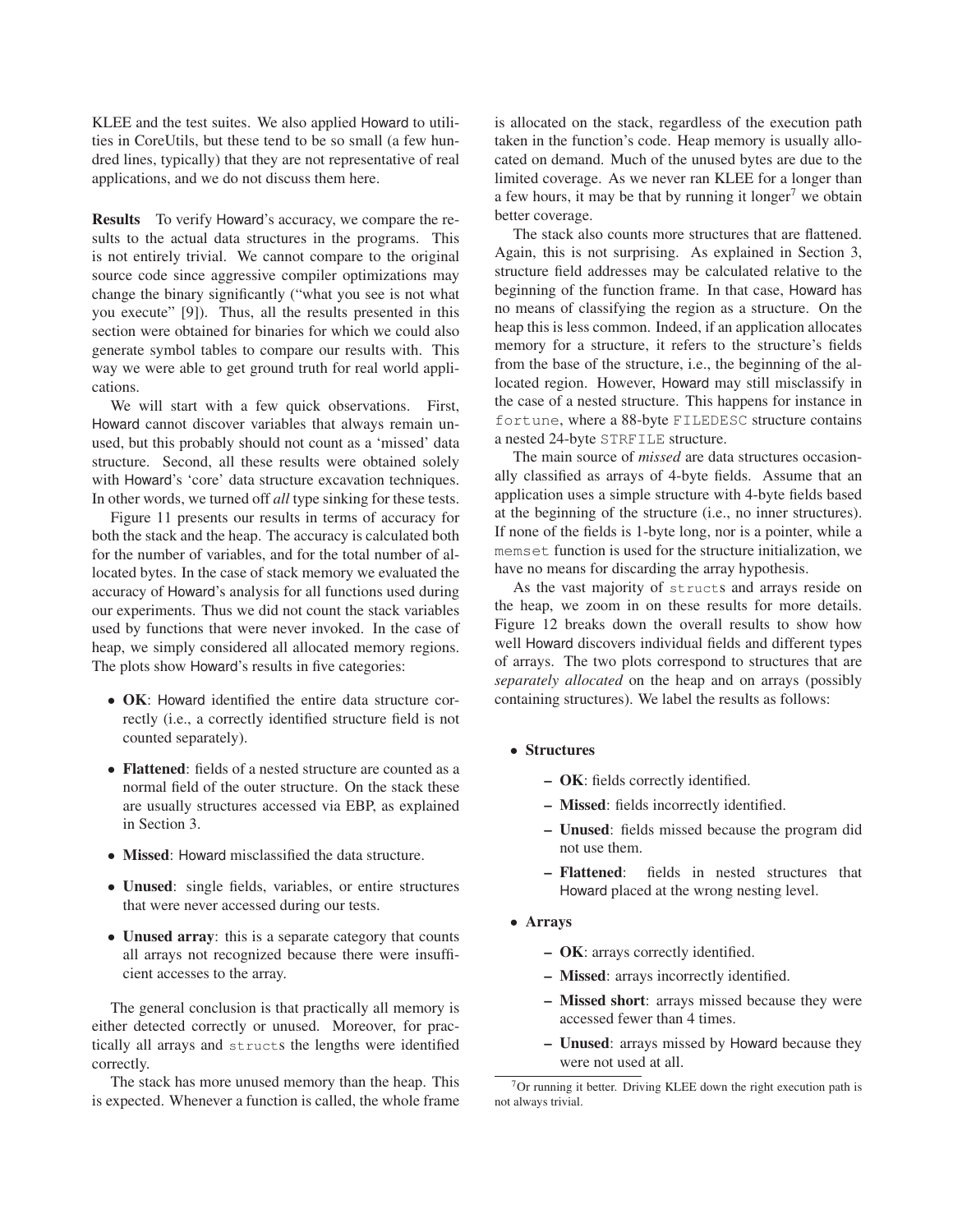| Prog     | $\mathbf{LoC}$ | <b>Size</b> | Funcs $%$     | $\text{Vars}\%$ | <b>How tested?</b>         | KLEE% |
|----------|----------------|-------------|---------------|-----------------|----------------------------|-------|
| wget     | 46K            | 200 KB      | 298/576 (51%) | 1620/2905 (56%) | $KLEE + \text{test suite}$ | 24%   |
| fortune  | 2Κ             | 15 KB       | 20/28(71%)    | 87/113 (77%)    | test suite                 | N/A   |
| grep     | 24K            | 100 KB      | 89/179 (50%)  | 609/1082 (56%)  | <b>KLEE</b>                | 46%   |
| gzip     | 21K            | 40 KB       | 74/105 (70%)  | 352/436 (81%)   | <b>KLEE</b>                | 54%   |
| lighttpd | 21K            | 130 KB      | 199/360 (55%) | 883/1418 (62%)  | test suite                 | N/A   |

**Table 1.** Applications analyzed with Howard. LoC indicates the lines of code according to sloccount. Size is the approximate size of the text segment. Func% is the fraction of functions that the tests exercised (KLEE or test suite). Vars% is the fraction of variables used in the tests (KLEE or test suites), and KLEE% is the coverage offered by KLEE (if any).



Figure 11. The accuracy of the analysis per application. For each application the first bar denotes the accuracy in number of variables, and the second in number of bytes.



Figure 12. The accuracy of the analysis per application. For each application the first bar denotes the accuracy in number of variables, and the second in number of bytes.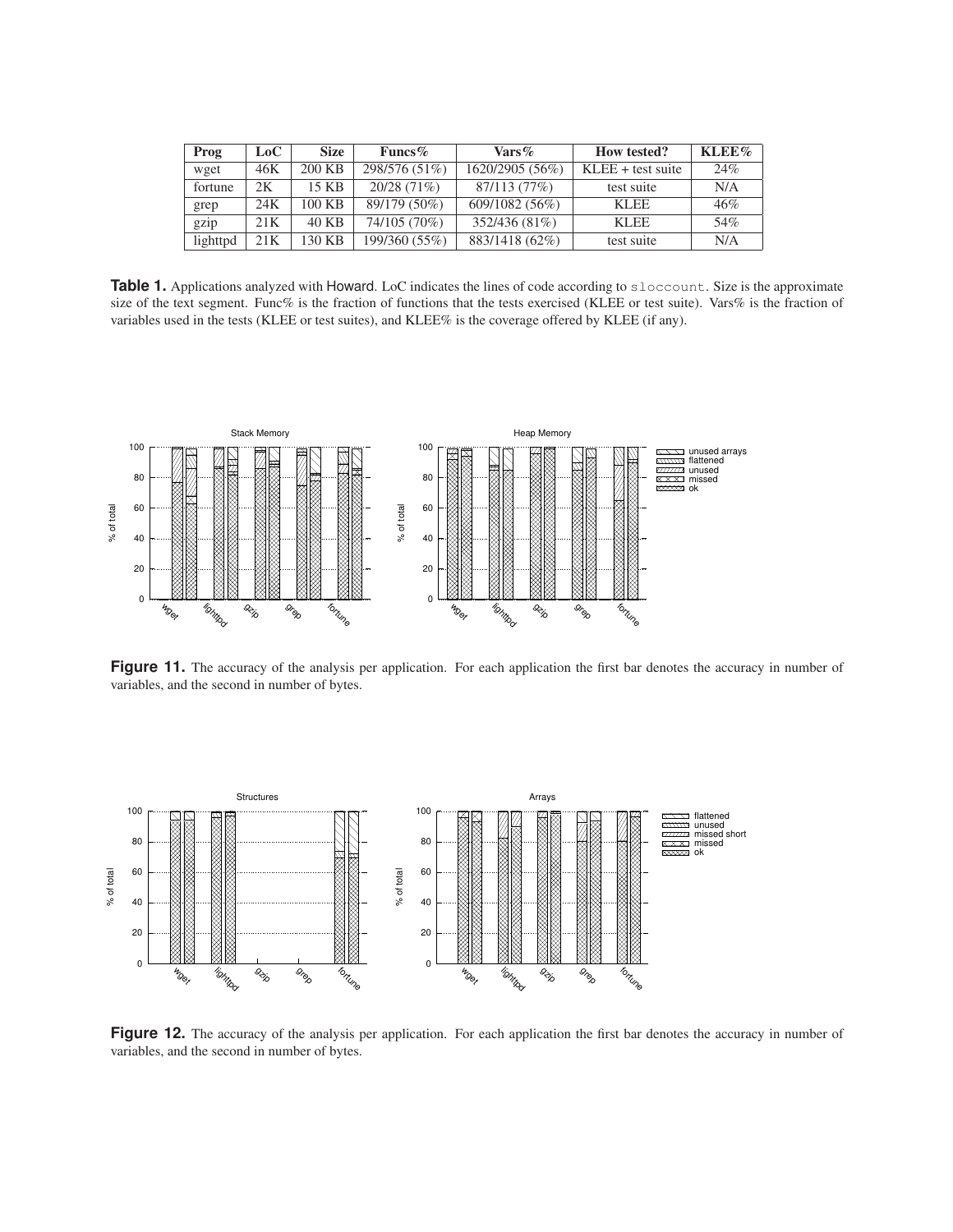**– Flattened**: fields of structs in arrays classified as separate elements.

If an array contains structs and any field of any struct is missed, we count it as a missed array. A flattened array means at least one of the structs was flattened. In other words, we analyze structs that were allocated individually separately from structs in arrays. The reason for doing so is that otherwise the arrays would completely dominate the analysis of structs. For instance, if all fields in an array of 1000 structures were classified correctly, this would artificially inflate the number of correctly identified fields.

In the plots in Figure 12 we see that Howard mostly detects fields and structures quite accurately, provided they are used at all. Most of the misclassifications are also minor. For instance, the flattened structure in fortune consists of an 88-byte FILEDESC structure that contains a nested 24 byte STRFILE structure, where the inner structure is never used separately. Examples of the arrays missed in wget are a char  $*$  array that is reallocated and then not used anymore. Howard classifies it as an  $int*$  array. There are also misclassifications when the last element is accessed outside the loop and relative to the base pointer, rather than the previous element. For grep, some arrays of structs were classified as arrays of individual fields. As explained above, we decided to count them in the flattened arrays, rather than in the structures. Also, for grep (and gzip) *no* structures appear on the heap except in arrays (hence the lack of data in the plot on the left).

**Performance.** Most of the overhead in Howard is due to code coverage. It takes several hours to obtain reasonable coverage of real-life applications. Howard is considerably cheaper. Still, since we either re-run the KLEE experiments or the test suites on a heavily instrumented binary, the analysis takes more time than running the applications natively. For instance, programs like gzip and grep took 5 and 15 minutes to analyze, respectively. Of all the applications we tried, grep took the longest. As Howard performs a once-only, offline analysis, these results show that even with the current unoptimized version, we can realistically extract data structures from real applications.

## **9 Conclusions**

We have described a new technique, known as Howard, for extracting data structures from binaries dynamically without access to source code or symbol tables by observing how program access memory during execution. We have shown that the extracted data structures can be used for analyzing and reverse engineering of binaries that previously could not be analyzed, and for protecting legacy binaries

against memory corruption attacks. As until now data structure extraction for C binaries was not possible, we expect Howard to be valuable for the fields of debugging, reverse engineering, and security.

**Future work** Our focus throughout this project was on detecting low level data structures in stripped binaries. We have demonstrated that with Howard we have a chance to protect arbitrary legacy C binary against one of the most common form of exploits. We plan to make our current instrumentation framework fully automated, and to further evaluate our approach.

Future research also addresses the issue of lifting the current low level analysis to higher level data structures. We intend to observe connections between structures, and based on that information reason about pointer structures like linked lists, trees and hash tables.

# **10 Acknowledgments**

This work has been supported by the European Commission through projects FP7-ICT-216026-WOMBAT and FP7-ICT-257007 SYSSEC. Also, this project has been funded with the support of the Prevention, Preparedness and Consequence Management of Terrorism and other Security-related Risks Programme European Commission - Directorate-General Home Affairs. This publication reflects the views only of the authors, and the Commission cannot be held responsible for any use which may be made of the information contained therein.

## **References**

- [1] Null httpd remote heap overflow vulnerability. http://www.securityfocus.com/bid/5774l.
- [2] Ollydbg. http://www.ollydbg.de/.
- [3] A. V. Aho, M. S. Lam, R. Sethi, and J. D. Ullman. *Compilers: Principles, Techniques, and Tools, Second Edition*. Pearson Education, Addison Wesley, 2007.
- [4] P. Akritidis, C. Cadar, C. Raiciu, M. Costa, and M. Castro. Preventing memory error exploits with WIT. In *IEEE Symposium on Security and Privacy*, 2008.
- [5] P. Akritidis, M. Costa, M. Castro, and S. Hand. Baggy bounds checking: An efficient and backwards-compatible defense against out-of-bounds errors. In *Proceedings of the 18th Usenix Security Symposium*, August 2009.
- [6] D. F. Bacon, S. L. Graham, and O. J. Sharp. Compiler transformations for high-performance computing. *ACM Comput. Surv.*, 26:345–420, 1994.
- [7] G. Balakrishnan, R. Gruian, T. Reps, and T. Teitelbaum. Codesurfer/x86—a platform for analyzing x86 executuables. In *Lecture Notes in Computer Science*, pages 250– 254. Springer, 2005.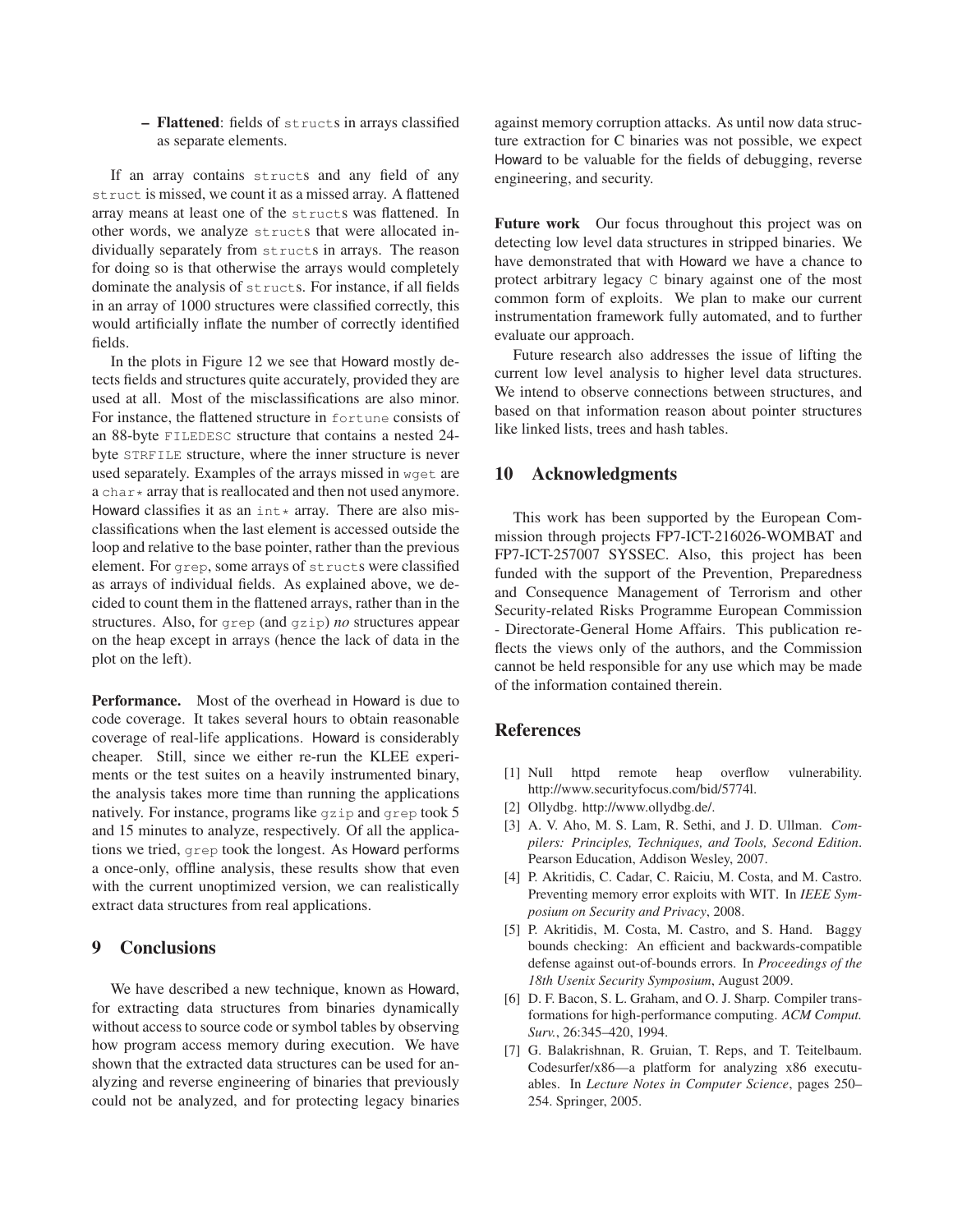- [8] G. Balakrishnan and T. Reps. Analyzing memory accesses in x86 binary executables. In *Proc. Conf. on Compiler Construction (CC)*, April 2004.
- [9] G. Balakrishnan, T. Reps, D. Melski, and T. Teitelbaum. WYSINWYX: What you see is not what you execute. In *In Verified Software: Theories, Tools, Experiments*, page 1603, 2007.
- [10] F. Bellard. QEMU, a fast and portable dynamic translator. In *Proc. of the USENIX Annual Technical Conference*, 2005.
- [11] S. Bhatkar, R. Sekar, and D. C. DuVarney. Efficient techniques for comprehensive protection from memory error exploits. In *SSYM'05: Proceedings of the 14th conference on USENIX Security Symposium*, Berkeley, CA, USA, 2005. USENIX Association.
- [12] J. Caballero, H. Yin, Z. Liang, and D. Song. Polyglot: automatic extraction of protocol message format using dynamic binary analysis. In *CCS '07: Proceedings of the 14th ACM conference on Computer and communications security*, 2007.
- [13] C. Cadar, D. Dunbar, and D. Engler. KLEE: Unassisted and automatic generation of high-coverage tests for complex systems programs. In *USENIX Symposium on Operating Systems Design and Implementation (OSDI 2008)*, 2008.
- [14] S. Chen, J. Xu, E. C. Sezer, P. Gauriar, and R. K. Iver. Noncontrol-data attacks are realistic threats. In *SSYM'05: Proceedings of the 14th conference on USENIX Security Symposium*, 2005.
- [15] V. Chipounov, V. Kuznetsov, and G. Candea. S2E: A platform for in vivo multi-path analysis of software systems. In *16th Intl. Conference on Architectural Support for Programming Languages and Operating Systems (ASPLOS)*, 2011.
- [16] S. Cho, H. Chang, and Y. Cho. Implementation of an obfuscation tool for C/C++ source code protection on the XScale architectures. In *Proceedings of the 6th IFIP WG 10.2 International Workshop on Software Technologies for Embedded and Ubiquitous Systems*, 2008.
- [17] S. Chow, P. A. Eisen, H. Johnson, and P. C. v. Oorschot. White-box cryptography and an aes implementation. In *Revised Papers from the 9th Annual International Workshop on Selected Areas in Cryptography (SAC '02)*, 2002.
- [18] M. Christodorescu, N. Kidd, and W.-H. Goh. String analysis for x86 binaries. In *Proceedings of the 6th ACM SIGPLAN-SIGSOFT Workshop on Program Analysis for Software Tools and Engineering (PASTE 2005)*, 2005.
- [19] C. Collberg, C. Thomborson, and D. Low. A taxonomy of obfuscating transformations. Technical report, Department of Computer Sciences, The University of Auckland, Auckland, New Zealand, 1997.
- [20] P. M. Comparetti, G. Wondracek, C. Kruegel, and E. Kirda. Prospex: Protocol specification extraction. In *SP '09: Proceedings of the 2009 30th IEEE Symposium on Security and Privacy*, 2009.
- [21] C. Cowan, C. Pu, D. Maier, H. Hintony, J. Walpole, P. Bakke, S. Beattie, A. Grier, P. Wagle, and Q. Zhang. Stackguard: Automatic adaptive detection and prevention of buffer-overflow attacks. In *7th USENIX Security Symposium*, 1998.
- [22] A. Cozzie, F. Stratton, H. Xue, and S. T. King. Digging for data structures. In *USENIX Symposium on Operating Systems Design and Implementation (OSDI 2008*, pages 255– 266, San Diego, CA, December 2008.
- [23] W. Cui, M. Peinado, K. Chen, H. J. Wang, and L. Irun-Briz. Tupni: automatic reverse engineering of input formats. In *CCS '08: Proceedings of the 15th ACM conference on Computer and communications security*, 2008.
- [24] DataRescue. High level constructs width IDA Pro. http://www.hex-rays.com/idapro/ datastruct/datastruct.pdf, 2005.
- [25] T. DeRaadt. Advances in openbsd. CanSecWest, http:// www.openbsd.org/papers/csw03/index.html, April 2003.
- [26] S. Drape. Generalising the array split obfuscation. *Information Sciences*, 177:202–219, 2007.
- [27] P. Ferrie. Attacks on virtual machine emulators. White paper, Symantec advanced threat research, 2007.
- [28] O. Golovanevsky and A. Zaks. Struct-reorg: current status and future perspectives. In *Proceedings of the GCC Developers Summit*, 2007.
- [29] M. Hagog and C. Tice. Cache aware data layout reorganization optimization in gcc. In *Proceedings of the GCC Developers Summit*, 2005.
- [30] Z. Lin, X. Jiang, D. Xu, and X. Zhang. Automatic protocol format reverse engineering through context-aware monitored execution. In *Proceedings of the 15th Annual Network and Distributed System Security Symposium*, 2008.
- [31] Z. Lin, X. Zhang, and D. Xu. Automatic reverse engineering of data structures from binary execution. In *Proceedings of the 17th Annual Network and Distributed System Security Symposium (NDSS'10)*, San Diego, CA, March 2010.
- [32] K. Makris and K. D. Ryu. Dynamic and adaptive updates of non-quiescent subsystems in commodity operating system kernels. In *EuroSys*, pages 327–340, 2007.
- [33] T. Moseley, V. Tovinkere, R. Ramanujan, D. A. Connors, and D. Grunwald. Loopprof: Dynamic techniques for loop detection and profiling. In *Proceedings of the Workshop on Binary Instrumentation and Applications (WBIA)*, 2006.
- [34] J. Newsome, D. Brumley, and D. X. Song. Vulnerabilityspecific execution filtering for exploit prevention on commodity software. In *Proceedings of the Network and Distributed System Security Symp osium, NDSS 2006, San Diego, California, USA*, February 2006.
- [35] J. Newsome and D. Song. Dynamic taint analysis: Automatic detection, analysis, and signature generation of exploit attacks on commodity software. In *Proceedings of the Network and Distributed Systems Security Symposium*, 2005.
- [36] A. One. Smashing the stack for fun and profit. *Phrack*, 7(49), 1996.
- [37] T. Raffetseder, C. Krügel, and E. Kirda. Detecting system emulators. In *Information Security, 10th International Conference, ISC 2007*, 2007.
- [38] G. Ramalingam, J. Field, and F. Tip. Aggregate structure identification and its application to program analysis. In *Proceedings of the 26th ACM SIGPLAN-SIGACT symposium on Principles of Programming Languages*, 1999.